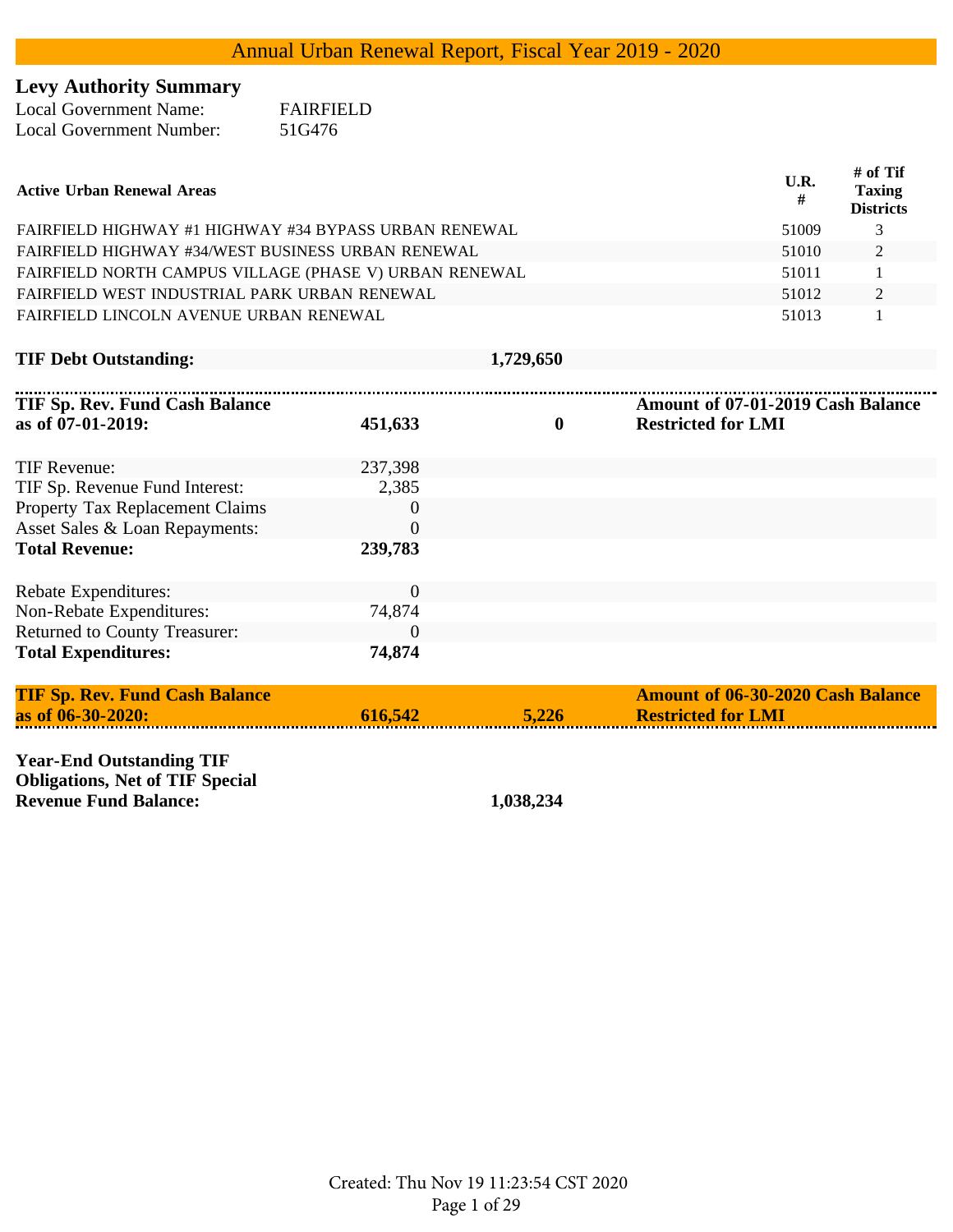#### **Urban Renewal Area Data Collection**

Local Government Name: FAIRFIELD (51G476) Urban Renewal Area: FAIRFIELD HIGHWAY #1 HIGHWAY #34 BYPASS URBAN RENEWAL UR Area Number: 51009

UR Area Creation Date: 06/2011

UR Area Purpose:

| Tax Districts within this Urban Renewal Area                               | <b>Base</b><br>No. | <b>Increment</b><br>No. | Increment<br>Value<br><b>Used</b> |
|----------------------------------------------------------------------------|--------------------|-------------------------|-----------------------------------|
| FAIRFIELD CITY/FAIRFIELD SCH/HIGHWAY #1/HIGHWAY #34 BYPASS TIF INCREM      | 510075             | 510076                  | 1.389.801                         |
| FAIRFIELD CITY/FAIRFIELD SCH/HWY #1/HWY #34 BYPASS AMENDMENT TIF INCREM    | 510081             | 510082                  | 986.469                           |
| FAIRFIELD CITY AG/FAIRFIELD SCH/HWY #1/HWY #34 BYPASS AMENDMENT TIF INCREM | 510083             | 510084                  | $\theta$                          |

#### **Urban Renewal Area Value by Class - 1/1/2018 for FY 2020**

|                                       | <b>Agricultural</b> | <b>Residential</b> | <b>Commercial</b> | <b>Industrial</b> | Other            | <b>Military</b>  | <b>Total</b>              | <b>Gas/Electric Utility</b>              | <b>Total</b> |
|---------------------------------------|---------------------|--------------------|-------------------|-------------------|------------------|------------------|---------------------------|------------------------------------------|--------------|
| Assessed                              | 35,400              | 28,100             | 5,441,400         | 0                 | $\theta$         | $\theta$         | 5,504,900                 | $\theta$                                 | 5,504,900    |
| Taxable                               | 19,871              | 15,994             | 4,897,260         | $\mathbf{0}$      | $\overline{0}$   | $\boldsymbol{0}$ | 4,933,125                 | $\Omega$                                 | 4,933,125    |
| <b>Homestead Credits</b>              |                     |                    |                   |                   |                  |                  |                           |                                          | $\left($     |
| TIF Sp. Rev. Fund Cash Balance        |                     |                    |                   |                   |                  |                  |                           | Amount of 07-01-2019 Cash Balance        |              |
| as of 07-01-2019:                     |                     |                    | 302,197           |                   | $\boldsymbol{0}$ |                  | <b>Restricted for LMI</b> |                                          |              |
| TIF Revenue:                          |                     |                    | 76,844            |                   |                  |                  |                           |                                          |              |
| TIF Sp. Revenue Fund Interest:        |                     |                    | 1,845             |                   |                  |                  |                           |                                          |              |
| Property Tax Replacement Claims       |                     |                    | $\theta$          |                   |                  |                  |                           |                                          |              |
| Asset Sales & Loan Repayments:        |                     |                    | $\theta$          |                   |                  |                  |                           |                                          |              |
| <b>Total Revenue:</b>                 |                     |                    | 78,689            |                   |                  |                  |                           |                                          |              |
|                                       |                     |                    |                   |                   |                  |                  |                           |                                          |              |
| Rebate Expenditures:                  |                     |                    | $\overline{0}$    |                   |                  |                  |                           |                                          |              |
| Non-Rebate Expenditures:              |                     |                    | 0                 |                   |                  |                  |                           |                                          |              |
| Returned to County Treasurer:         |                     |                    | 0                 |                   |                  |                  |                           |                                          |              |
| <b>Total Expenditures:</b>            |                     |                    | $\boldsymbol{0}$  |                   |                  |                  |                           |                                          |              |
| <b>TIF Sp. Rev. Fund Cash Balance</b> |                     |                    |                   |                   |                  |                  |                           | <b>Amount of 06-30-2020 Cash Balance</b> |              |
| as of 06-30-2020:                     |                     |                    | 380,886           |                   | $\boldsymbol{0}$ |                  | <b>Restricted for LMI</b> |                                          |              |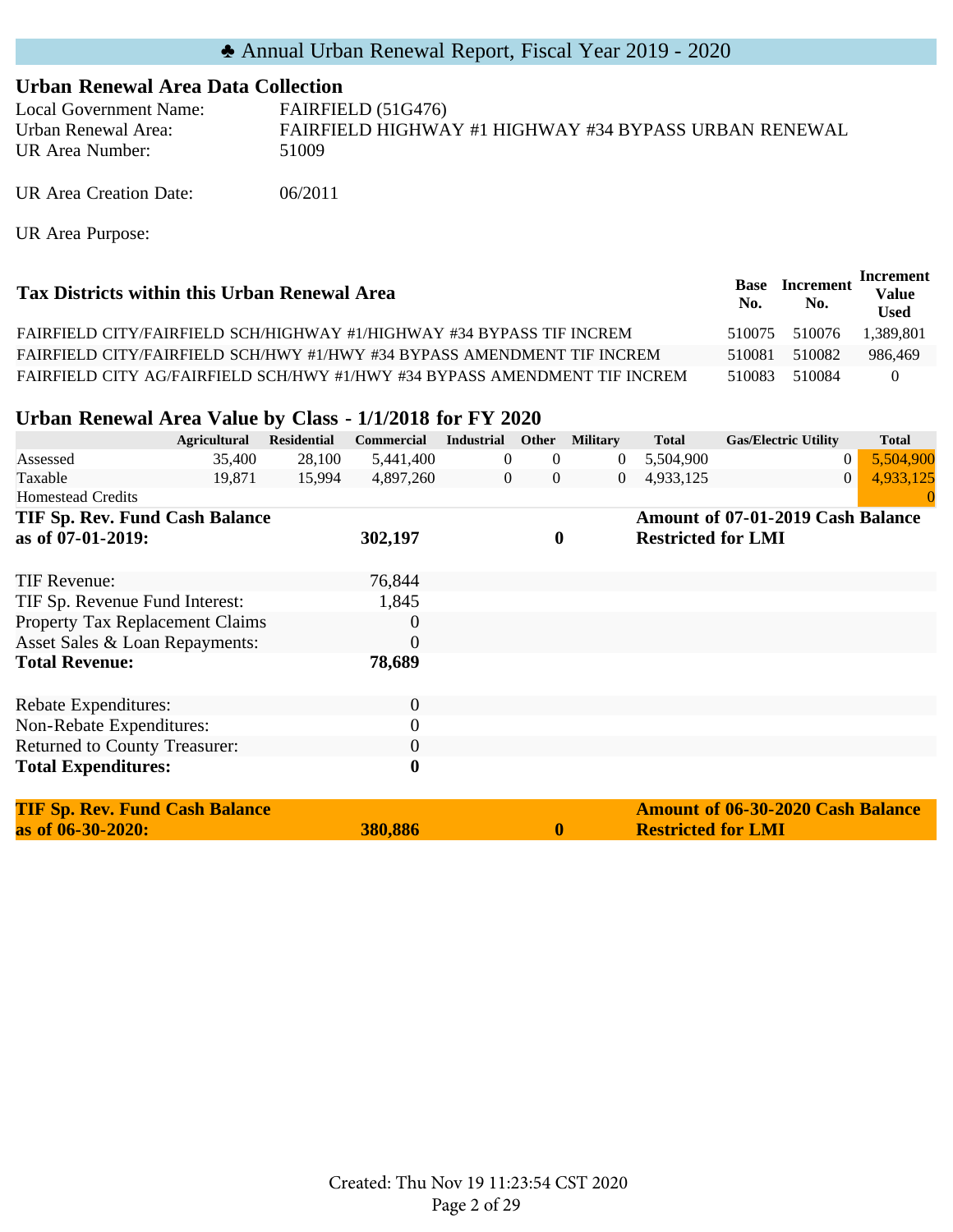## **Projects For FAIRFIELD HIGHWAY #1 HIGHWAY #34 BYPASS URBAN RENEWAL**

### **Rebate Agreement**

| Description:                | <b>Retail Development</b>                  |
|-----------------------------|--------------------------------------------|
| Classification:             | Commercial - hotels and conference centers |
| <b>Physically Complete:</b> | Yes                                        |
| Payments Complete:          | Nο                                         |

## **Frontage Rd/Lincoln Ave Paving**

| Description:                | Paving Project                 |
|-----------------------------|--------------------------------|
| Classification:             | Commercial - office properties |
| <b>Physically Complete:</b> | Yes                            |
| <b>Payments Complete:</b>   | No                             |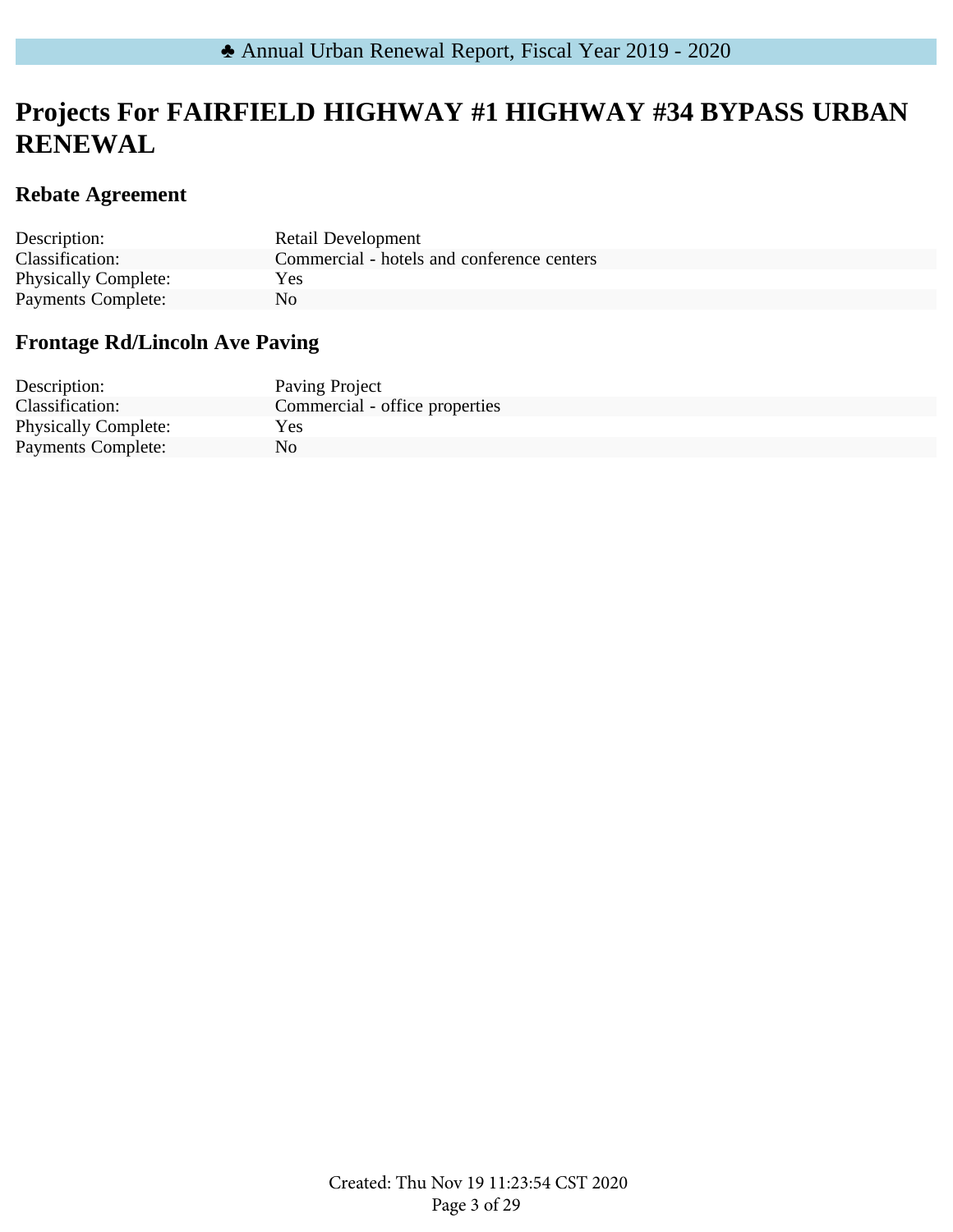## **Debts/Obligations For FAIRFIELD HIGHWAY #1 HIGHWAY #34 BYPASS URBAN RENEWAL**

### **Fairfield Hotels & Suites**

| Debt/Obligation Type:         | Rebates    |
|-------------------------------|------------|
| Principal:                    | 10,526     |
| Interest:                     |            |
| Total:                        | 10,526     |
| <b>Annual Appropriation?:</b> | No.        |
| Date Incurred:                | 06/01/2014 |
| FY of Last Payment:           | 2019       |

### **GO Capital Note Series 2015**

| Debt/Obligation Type:         | Gen. Obligation Bonds/Notes |
|-------------------------------|-----------------------------|
| Principal:                    | 229,000                     |
| Interest:                     | 46,550                      |
| Total:                        | 275,550                     |
| <b>Annual Appropriation?:</b> | No.                         |
| Date Incurred:                | 02/25/2015                  |
| FY of Last Payment:           | 2034                        |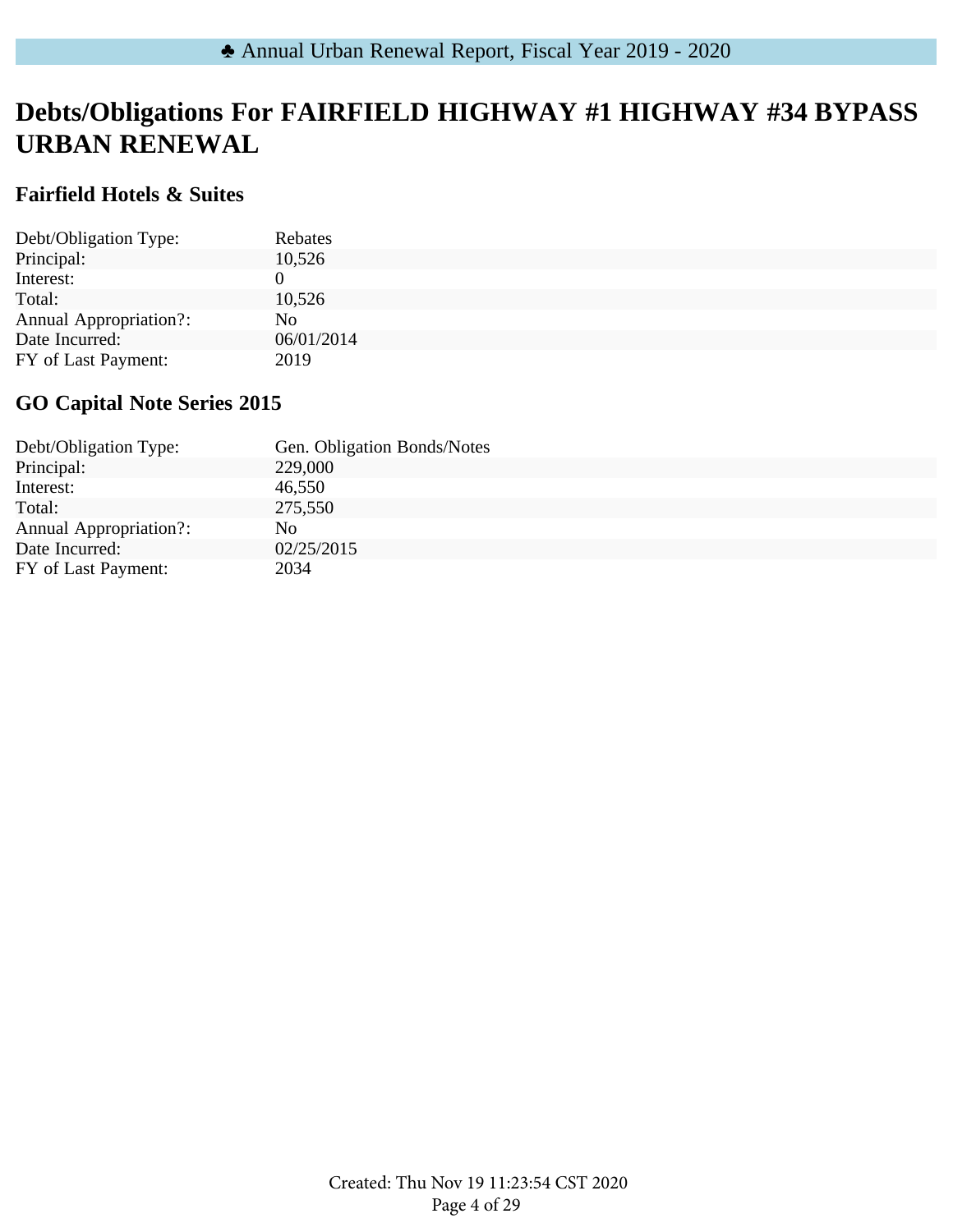# **Non-Rebates For FAIRFIELD HIGHWAY #1 HIGHWAY #34 BYPASS URBAN RENEWAL**

Tied To Debt: Tied To Project: TIF Expenditure Amount: 0

GO Capital Note Series 2015 Frontage Rd/Lincoln Ave Paving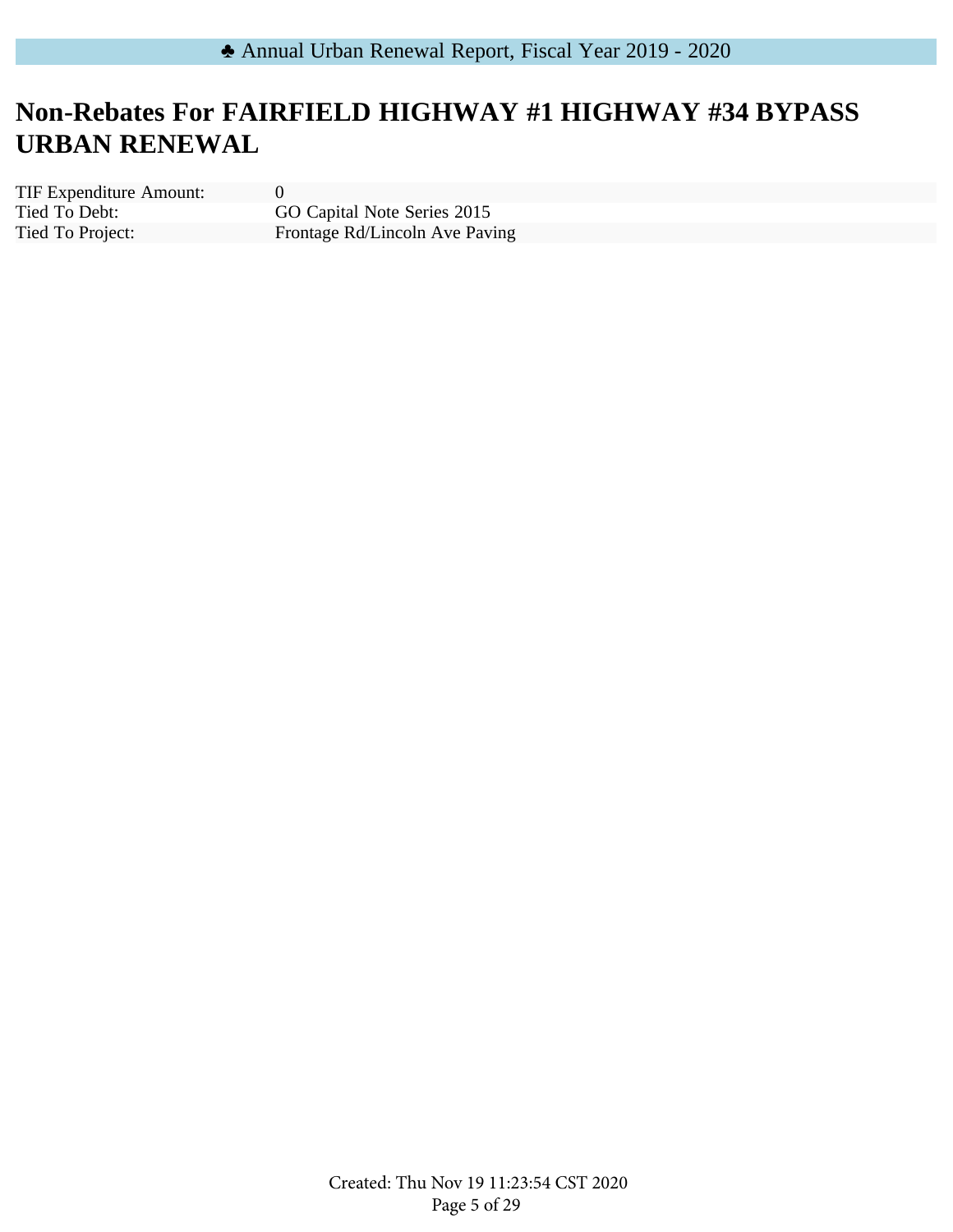# **Rebates For FAIRFIELD HIGHWAY #1 HIGHWAY #34 BYPASS URBAN RENEWAL**

### **2104 S Main Street**

| TIF Expenditure Amount:       | 0                         |
|-------------------------------|---------------------------|
| Rebate Paid To:               | Fairfield Hotels & Suites |
| Tied To Debt:                 | Fairfield Hotels & Suites |
| Tied To Project:              | Rebate Agreement          |
| Projected Final FY of Rebate: | 2021                      |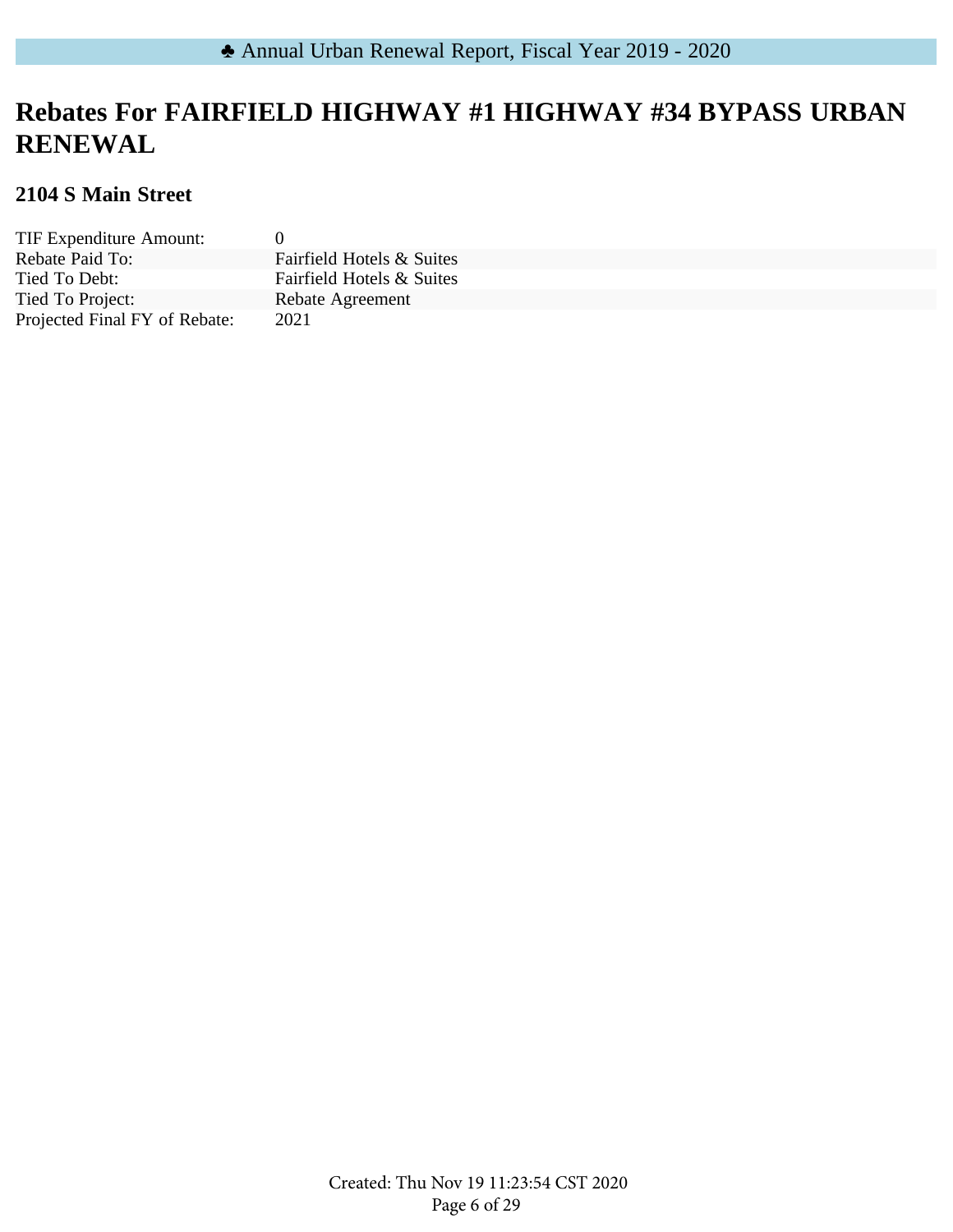### **TIF Taxing District Data Collection**

| <b>Local Government Name:</b>                             |                    |                | FAIRFIELD (51G476) |                   |              |                 |                      |                                                                |                                         |
|-----------------------------------------------------------|--------------------|----------------|--------------------|-------------------|--------------|-----------------|----------------------|----------------------------------------------------------------|-----------------------------------------|
| Urban Renewal Area:                                       |                    |                |                    |                   |              |                 |                      | FAIRFIELD HIGHWAY #1 HIGHWAY #34 BYPASS URBAN RENEWAL (51009)  |                                         |
| <b>TIF Taxing District Name:</b>                          |                    |                |                    |                   |              |                 |                      | FAIRFIELD CITY/FAIRFIELD SCH/HIGHWAY #1/HIGHWAY #34 BYPASS TIF |                                         |
| <b>INCREM</b>                                             |                    |                |                    |                   |              |                 |                      |                                                                |                                         |
| TIF Taxing District Inc. Number:                          | 510076             |                |                    |                   |              |                 |                      |                                                                |                                         |
| TIF Taxing District Base Year:                            | 2011               |                |                    |                   |              |                 |                      |                                                                |                                         |
| FY TIF Revenue First Received:                            | 2014               |                |                    |                   |              | Slum            |                      |                                                                | <b>UR Designation</b><br>N <sub>o</sub> |
| Subject to a Statutory end date?                          | Yes                |                |                    |                   |              | <b>Blighted</b> |                      |                                                                | N <sub>o</sub>                          |
| Fiscal year this TIF Taxing District                      |                    |                |                    |                   |              |                 | Economic Development |                                                                | 06/2011                                 |
| statutorily ends:                                         | 2034               |                |                    |                   |              |                 |                      |                                                                |                                         |
| TIF Taxing District Value by Class - 1/1/2018 for FY 2020 |                    |                |                    |                   |              |                 |                      |                                                                |                                         |
| <b>Agricultural</b>                                       | <b>Residential</b> |                | <b>Commercial</b>  | <b>Industrial</b> | <b>Other</b> | <b>Military</b> | <b>Total</b>         | <b>Gas/Electric Utility</b>                                    | Total                                   |
| Assessed                                                  | $\Omega$           | 0              | 2,943,500          | $\theta$          | $\Omega$     | $\theta$        | 2,943,500            | $\overline{0}$                                                 | 2,943,500                               |
| Taxable                                                   | $\theta$           | $\overline{0}$ | 2,649,150          | $\overline{0}$    | $\Omega$     | $\overline{0}$  | 2,649,150            | $\theta$                                                       | 2,649,150                               |
| <b>Homestead Credits</b>                                  |                    |                |                    |                   |              |                 |                      |                                                                | O                                       |

|                  | <b>Frozen Base Value</b> | <b>Max Increment Value</b> | Increment Used | Increment Not Used | <b>Increment Revenue Not Used</b> |
|------------------|--------------------------|----------------------------|----------------|--------------------|-----------------------------------|
| Fiscal Year 2020 | ,800                     | 2,649,150                  | 1,389,801      | . 259,349          | 39,073                            |

FY 2020 TIF Revenue Received: 76,844

#### **TIF Taxing District Data Collection**

| <b>Local Government Name:</b>        | FAIRFIELD (51G476)                                               |                      |                       |  |  |  |
|--------------------------------------|------------------------------------------------------------------|----------------------|-----------------------|--|--|--|
| Urban Renewal Area:                  | FAIRFIELD HIGHWAY #1 HIGHWAY #34 BYPASS URBAN RENEWAL (51009)    |                      |                       |  |  |  |
| <b>TIF Taxing District Name:</b>     | FAIRFIELD CITY/FAIRFIELD SCH/HWY #1/HWY #34 BYPASS AMENDMENT TIF |                      |                       |  |  |  |
| <b>INCREM</b>                        |                                                                  |                      |                       |  |  |  |
| TIF Taxing District Inc. Number:     | 510082                                                           |                      |                       |  |  |  |
| TIF Taxing District Base Year:       | 2014                                                             |                      |                       |  |  |  |
| FY TIF Revenue First Received:       | 2017                                                             |                      | <b>UR Designation</b> |  |  |  |
| Subject to a Statutory end date?     | <b>Yes</b>                                                       | Slum                 | N <sub>0</sub>        |  |  |  |
|                                      |                                                                  | Blighted             | N <sub>0</sub>        |  |  |  |
| Fiscal year this TIF Taxing District |                                                                  | Economic Development | 06/2011               |  |  |  |
| statutorily ends:                    | 2034                                                             |                      |                       |  |  |  |

#### TIF Taxing District Value by Class - 1/1/2018 for FY 2020

|                          | <b>Agricultural</b> | <b>Residential</b> | Commercial | Industrial | Other | <b>Military</b> | <b>Total</b> | <b>Gas/Electric Utility</b> | <b>Total</b> |
|--------------------------|---------------------|--------------------|------------|------------|-------|-----------------|--------------|-----------------------------|--------------|
| Assessed                 |                     | 28.100             | 2.497.900  |            |       |                 | 2.526,000    | $\overline{0}$              | 2,526,000    |
| Taxable                  |                     | 15.994             | 2.248.110  |            |       | 0.              | 2.264.104    | $\overline{0}$              | 2.264.104    |
| <b>Homestead Credits</b> |                     |                    |            |            |       |                 |              |                             |              |
|                          |                     |                    |            |            |       |                 |              |                             |              |

|                  | <b>Frozen Base Value</b> | Max Increment Value | <b>Increment Used</b> | <b>Increment Not Used</b> | <b>Increment Revenue Not Used</b> |
|------------------|--------------------------|---------------------|-----------------------|---------------------------|-----------------------------------|
| Fiscal Year 2020 | 735.300                  | 790,700             | 986,469               | 804,231                   | 24,952                            |

FY 2020 TIF Revenue Received: 0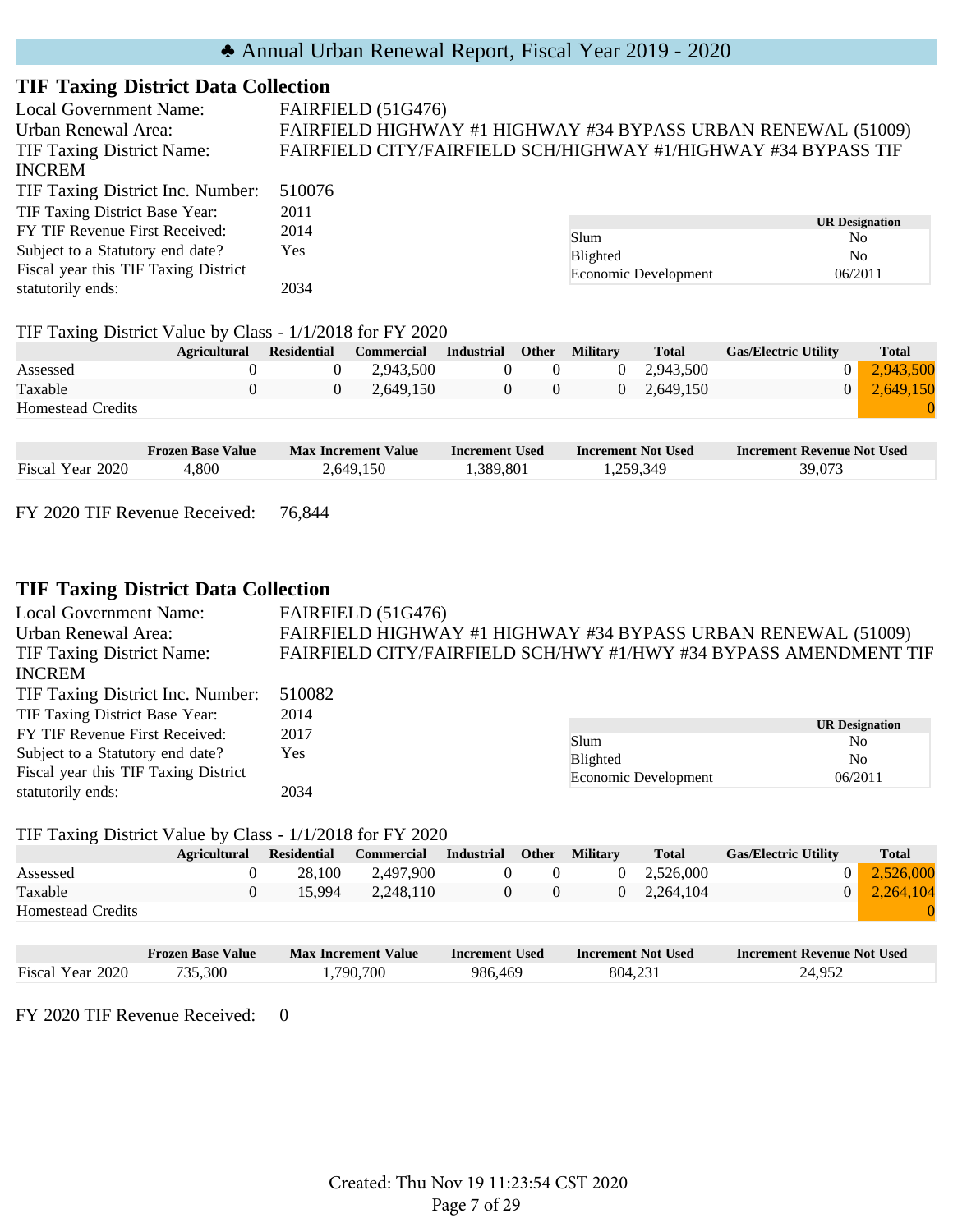### **TIF Taxing District Data Collection**

| Local Government Name:                                    | FAIRFIELD (51G476) |                                                                 |                   |          |                      |              |                                         |              |
|-----------------------------------------------------------|--------------------|-----------------------------------------------------------------|-------------------|----------|----------------------|--------------|-----------------------------------------|--------------|
| Urban Renewal Area:                                       |                    | FAIRFIELD HIGHWAY #1 HIGHWAY #34 BYPASS URBAN RENEWAL (51009)   |                   |          |                      |              |                                         |              |
| <b>TIF Taxing District Name:</b>                          |                    | FAIRFIELD CITY AG/FAIRFIELD SCH/HWY #1/HWY #34 BYPASS AMENDMENT |                   |          |                      |              |                                         |              |
| <b>TIF INCREM</b>                                         |                    |                                                                 |                   |          |                      |              |                                         |              |
| TIF Taxing District Inc. Number:                          | 510084             |                                                                 |                   |          |                      |              |                                         |              |
| TIF Taxing District Base Year:                            | 2014               |                                                                 |                   |          |                      |              |                                         |              |
| FY TIF Revenue First Received:                            | 2017               |                                                                 |                   | Slum     |                      |              | <b>UR Designation</b><br>N <sub>0</sub> |              |
| Subject to a Statutory end date?                          | Yes                |                                                                 |                   |          | Blighted             |              | N <sub>0</sub>                          |              |
| Fiscal year this TIF Taxing District                      |                    |                                                                 |                   |          | Economic Development |              | 06/2011                                 |              |
| statutorily ends:                                         | 2034               |                                                                 |                   |          |                      |              |                                         |              |
| TIF Taxing District Value by Class - 1/1/2018 for FY 2020 |                    |                                                                 |                   |          |                      |              |                                         |              |
| <b>Agricultural</b>                                       | <b>Residential</b> | <b>Commercial</b>                                               | <b>Industrial</b> | Other    | <b>Military</b>      | <b>Total</b> | <b>Gas/Electric Utility</b>             | <b>Total</b> |
| 35,400<br>Assessed                                        | $\Omega$           | $\Omega$                                                        | $\theta$          | $\Omega$ | $\overline{0}$       | 35,400       | $\theta$                                | 35,400       |
| Taxable<br>19,871                                         | $\theta$           | $\Omega$                                                        | $\Omega$          | $\Omega$ | $\overline{0}$       | 19,871       | $\Omega$                                | 19,871       |
| <b>Homestead Credits</b>                                  |                    |                                                                 |                   |          |                      |              |                                         |              |

|                        | Frozen Base Value | <b>Value</b><br><b>Max Increment</b> | Increment Used | <b>Increment Not Used</b> | <b>Increment Revenue Not Used</b> |
|------------------------|-------------------|--------------------------------------|----------------|---------------------------|-----------------------------------|
| Fiscal<br>2020<br>Year | .400              |                                      |                |                           |                                   |

FY 2020 TIF Revenue Received: 0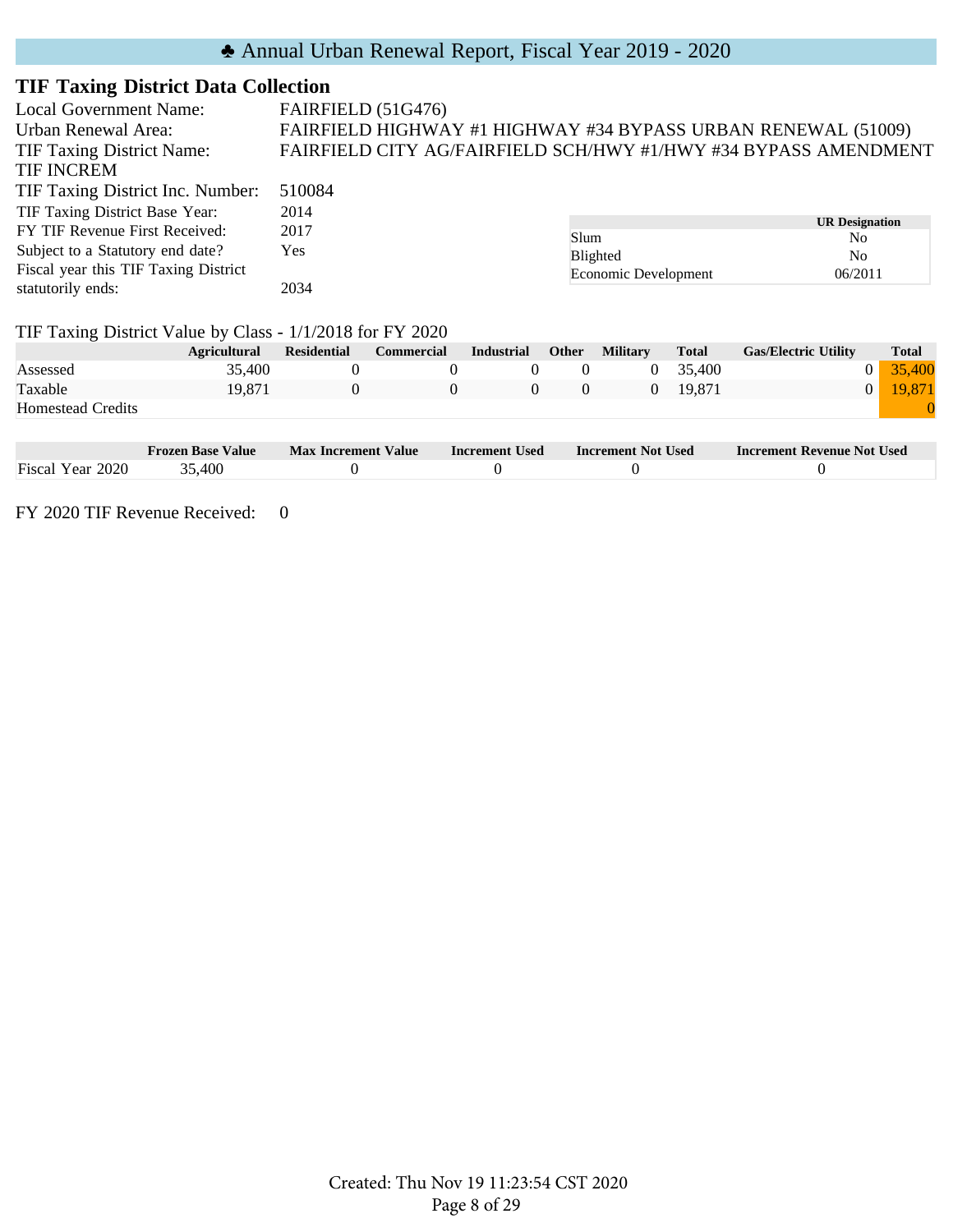#### **Urban Renewal Area Data Collection**

Local Government Name: FAIRFIELD (51G476) Urban Renewal Area: FAIRFIELD HIGHWAY #34/WEST BUSINESS URBAN RENEWAL UR Area Number: 51010

UR Area Creation Date:

UR Area Purpose:

| Tax Districts within this Urban Renewal Area                     | Base<br>No. | <b>Increment</b><br>No. | Increment<br><b>Value</b><br><b>Used</b> |
|------------------------------------------------------------------|-------------|-------------------------|------------------------------------------|
| FAIRFIELD CITY/FAIRFIELD SCH/HWY #34/WEST BUSINESS TIF INCREM    | 510077      | 510078                  | 326.600                                  |
| FAIRFIELD CITY AG/FAIRFIELD SCH/HWY #34/WEST BUSINESS TIF INCREM | 510079      | 510080                  | $\theta$                                 |

#### **Urban Renewal Area Value by Class - 1/1/2018 for FY 2020**

|                                       | <b>Agricultural</b> | <b>Residential</b> | Commercial | <b>Industrial</b> |                  | Other Military | <b>Total</b>              | <b>Gas/Electric Utility</b>       | <b>Total</b> |
|---------------------------------------|---------------------|--------------------|------------|-------------------|------------------|----------------|---------------------------|-----------------------------------|--------------|
| Assessed                              | 10,600              | $\overline{0}$     | 7,904,500  | $\overline{0}$    | $\overline{0}$   | $\overline{0}$ | 7,915,100                 | $\overline{0}$                    | 7,915,100    |
| Taxable                               | 5,950               | $\overline{0}$     | 7,114,050  | $\overline{0}$    | $\overline{0}$   | $\overline{0}$ | 7,120,000                 | $\theta$                          | 7,120,000    |
| <b>Homestead Credits</b>              |                     |                    |            |                   |                  |                |                           |                                   |              |
| <b>TIF Sp. Rev. Fund Cash Balance</b> |                     |                    |            |                   |                  |                |                           | Amount of 07-01-2019 Cash Balance |              |
| as of 07-01-2019:                     |                     |                    | 98,487     |                   | $\boldsymbol{0}$ |                | <b>Restricted for LMI</b> |                                   |              |
|                                       |                     |                    |            |                   |                  |                |                           |                                   |              |
| TIF Revenue:                          |                     |                    | 10,132     |                   |                  |                |                           |                                   |              |
| TIF Sp. Revenue Fund Interest:        |                     |                    | $\theta$   |                   |                  |                |                           |                                   |              |
| Property Tax Replacement Claims       |                     |                    | $\theta$   |                   |                  |                |                           |                                   |              |
| Asset Sales & Loan Repayments:        |                     |                    | $\theta$   |                   |                  |                |                           |                                   |              |
| <b>Total Revenue:</b>                 |                     |                    | 10,132     |                   |                  |                |                           |                                   |              |
|                                       |                     |                    |            |                   |                  |                |                           |                                   |              |
| Rebate Expenditures:                  |                     |                    | $\theta$   |                   |                  |                |                           |                                   |              |
| Non-Rebate Expenditures:              |                     |                    | 48,624     |                   |                  |                |                           |                                   |              |
| <b>Returned to County Treasurer:</b>  |                     |                    | $\Omega$   |                   |                  |                |                           |                                   |              |
| <b>Total Expenditures:</b>            |                     |                    | 48,624     |                   |                  |                |                           |                                   |              |
|                                       |                     |                    |            |                   |                  |                |                           |                                   |              |

| <b>TIF Sp. Rev. Fund Cash Balance</b> |        |              | <b>Amount of 06-30-2020 Cash Balance</b> |
|---------------------------------------|--------|--------------|------------------------------------------|
| as of $06 - 30 - 2020$ :              | 59,995 | $\mathbf{0}$ | <b>Restricted for LMI</b>                |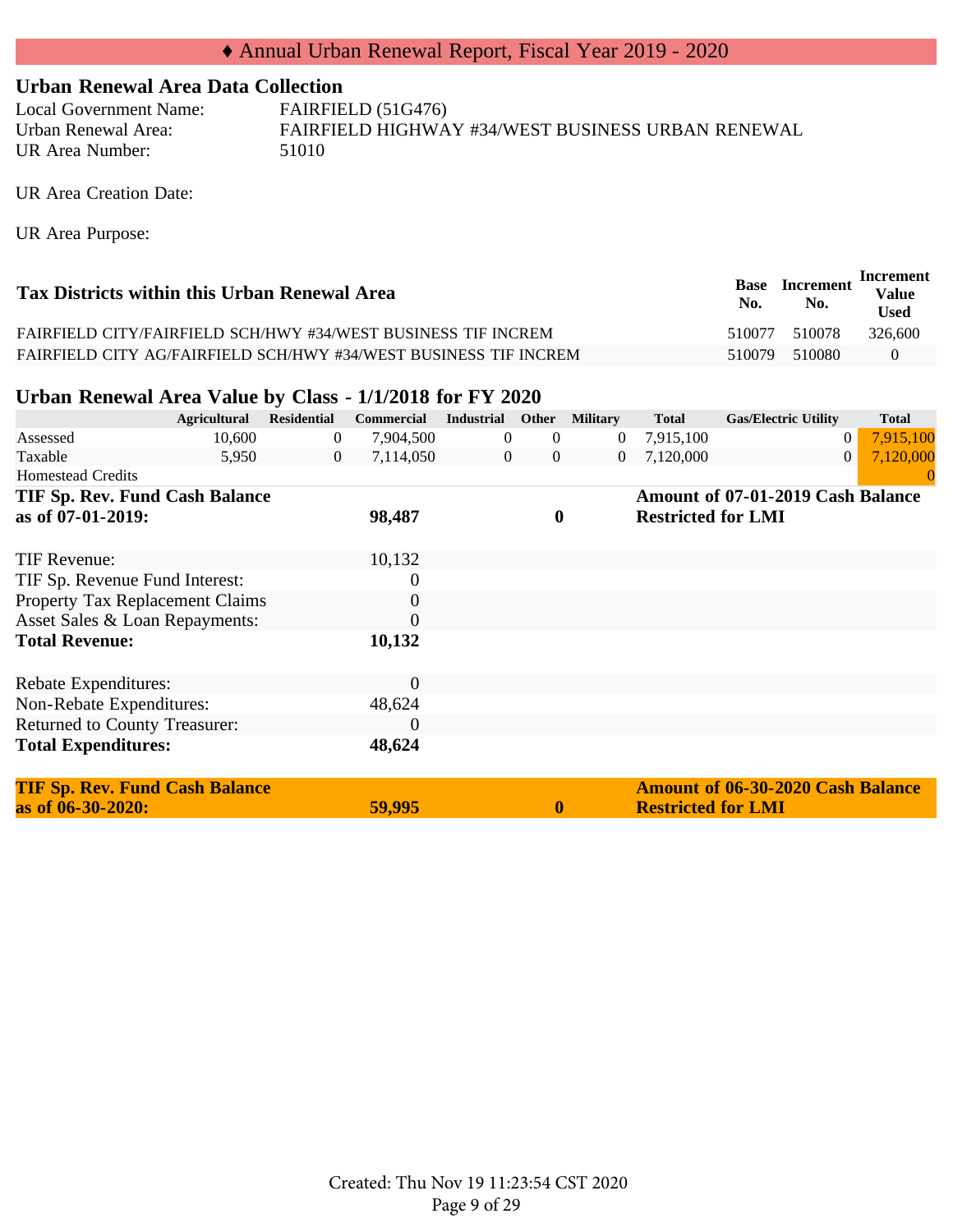## **Projects For FAIRFIELD HIGHWAY #34/WEST BUSINESS URBAN RENEWAL**

### **Highway 34 Business**

| Description:                | <b>Economic Revitalization / Recreation Facilities</b> |
|-----------------------------|--------------------------------------------------------|
| Classification:             | Commercial - retail                                    |
| <b>Physically Complete:</b> | Yes                                                    |
| <b>Payments Complete:</b>   | No.                                                    |

### **9th & Burlington Ped. safety**

| Description:                | Traffic and Pedestrian safety |
|-----------------------------|-------------------------------|
| Classification:             | Commercial - retail           |
| <b>Physically Complete:</b> | Yes                           |
| Payments Complete:          | N <sub>0</sub>                |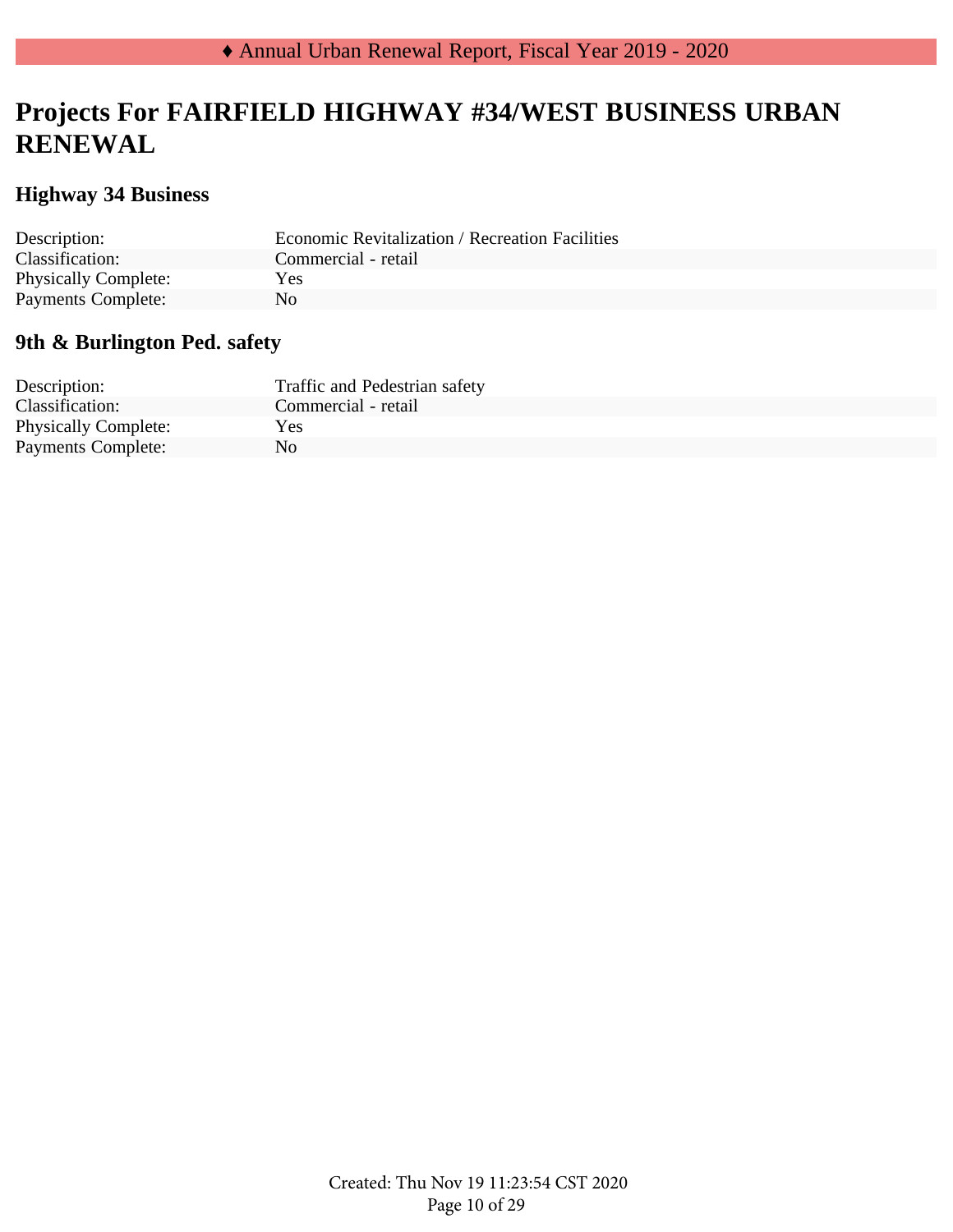## **Debts/Obligations For FAIRFIELD HIGHWAY #34/WEST BUSINESS URBAN RENEWAL**

### **GO Note Series 2015**

| Debt/Obligation Type:         | Gen. Obligation Bonds/Notes |
|-------------------------------|-----------------------------|
| Principal:                    | 266,000                     |
| Interest:                     | 80,430                      |
| Total:                        | 346,430                     |
| <b>Annual Appropriation?:</b> | No.                         |
| Date Incurred:                | 02/25/2015                  |
| FY of Last Payment:           | 2034                        |
|                               |                             |

### **9th and Burlington**

| Debt/Obligation Type:         | Internal Loans |
|-------------------------------|----------------|
| Principal:                    | 50,000         |
| Interest:                     |                |
| Total:                        | 50,000         |
| <b>Annual Appropriation?:</b> | No.            |
| Date Incurred:                | 07/01/2019     |
| FY of Last Payment:           | 2021           |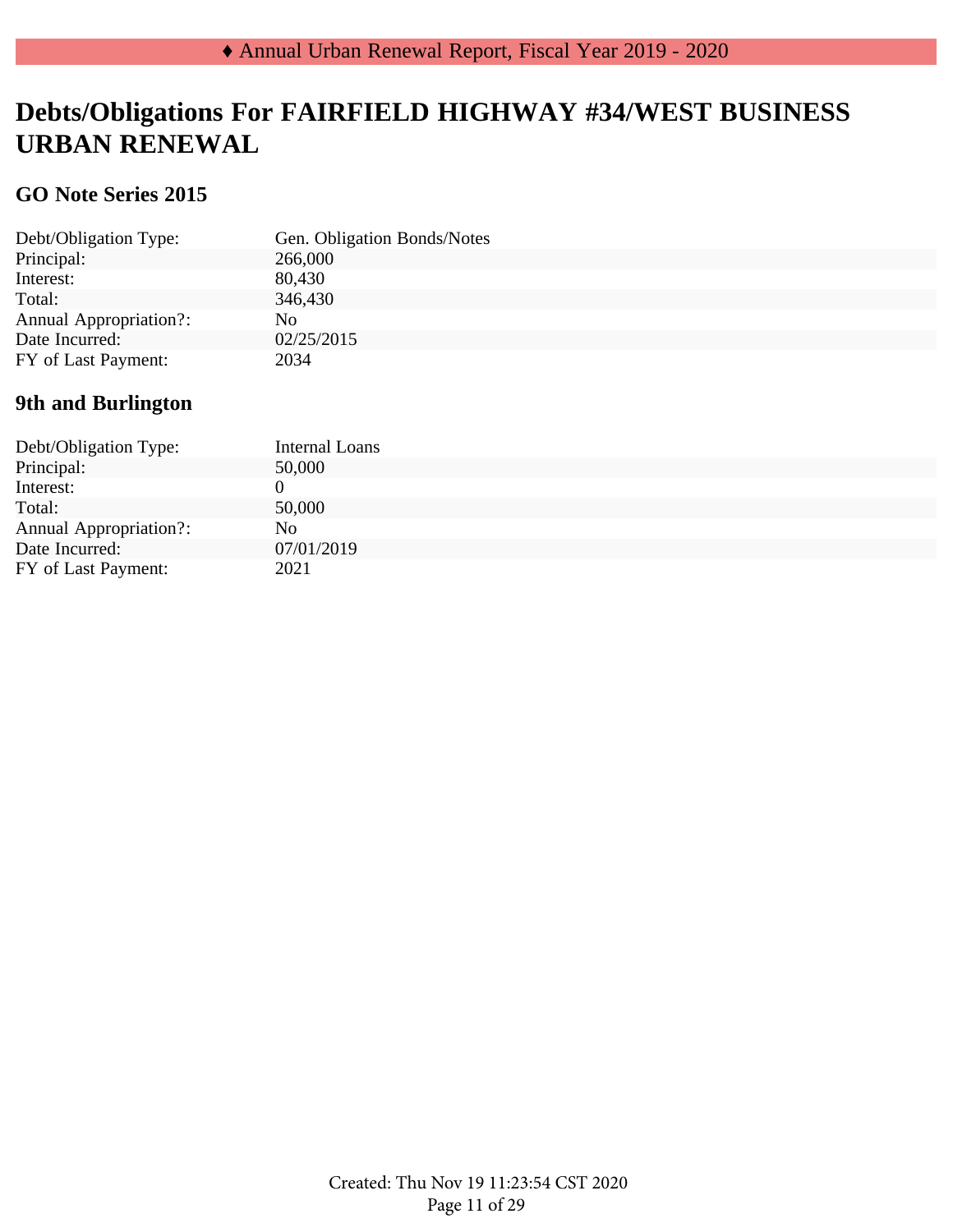# **Non-Rebates For FAIRFIELD HIGHWAY #34/WEST BUSINESS URBAN RENEWAL**

| <b>TIF Expenditure Amount:</b> | 10,308                       |
|--------------------------------|------------------------------|
| Tied To Debt:                  | GO Note Series 2015          |
| Tied To Project:               | Highway 34 Business          |
|                                |                              |
| <b>TIF Expenditure Amount:</b> | 38,316                       |
| Tied To Debt:                  | 9th and Burlington           |
| Tied To Project:               | 9th & Burlington Ped. safety |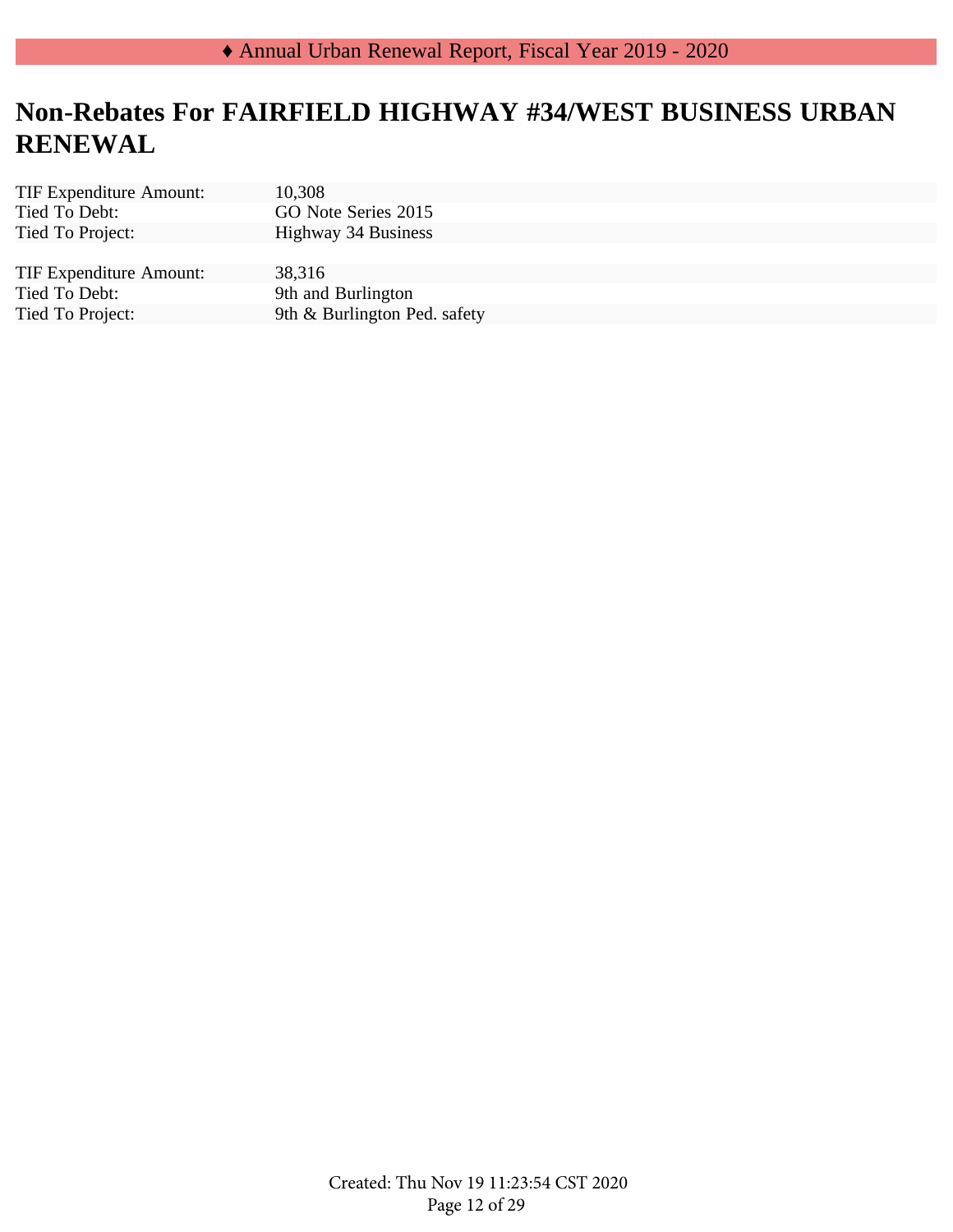### ♦ Annual Urban Renewal Report, Fiscal Year 2019 - 2020

#### **TIF Taxing District Data Collection**

| <b>Local Government Name:</b>        | FAIRFIELD (51G476)                                            |                      |                              |  |  |  |  |
|--------------------------------------|---------------------------------------------------------------|----------------------|------------------------------|--|--|--|--|
| Urban Renewal Area:                  | FAIRFIELD HIGHWAY #34/WEST BUSINESS URBAN RENEWAL (51010)     |                      |                              |  |  |  |  |
| TIF Taxing District Name:            | FAIRFIELD CITY/FAIRFIELD SCH/HWY #34/WEST BUSINESS TIF INCREM |                      |                              |  |  |  |  |
| TIF Taxing District Inc. Number:     | 510078                                                        |                      |                              |  |  |  |  |
| TIF Taxing District Base Year:       | 2014                                                          |                      |                              |  |  |  |  |
| FY TIF Revenue First Received:       | 2018                                                          | Slum                 | <b>UR Designation</b><br>No. |  |  |  |  |
| Subject to a Statutory end date?     | Yes                                                           | Blighted             | No.                          |  |  |  |  |
| Fiscal year this TIF Taxing District |                                                               | Economic Development | 05/2013                      |  |  |  |  |
| statutorily ends:                    | 2037                                                          |                      |                              |  |  |  |  |

#### TIF Taxing District Value by Class - 1/1/2018 for FY 2020

| ັ                        | <b>Agricultural</b> | <b>Residential</b> | <b>Commercial</b> | <b>Industrial</b> | <b>Other</b> | <b>Military</b> | <b>Total</b> | <b>Gas/Electric Utility</b> | <b>Total</b> |
|--------------------------|---------------------|--------------------|-------------------|-------------------|--------------|-----------------|--------------|-----------------------------|--------------|
| Assessed                 |                     |                    | 7.904.500         |                   |              | $\Omega$        | 7.904.500    |                             | 7,904,500    |
| Taxable                  |                     |                    | 7.114.050         |                   |              |                 | 0 7.114.050  | 0 <sup>1</sup>              | 7,114,050    |
| <b>Homestead Credits</b> |                     |                    |                   |                   |              |                 |              |                             |              |
|                          |                     |                    |                   |                   |              |                 |              |                             |              |

|                  | <b>Frozen Base Value</b> | <b>Max Increment Value</b> | <b>Increment Used</b> | <b>Increment Not Used</b> | <b>Increment Revenue Not Used</b> |
|------------------|--------------------------|----------------------------|-----------------------|---------------------------|-----------------------------------|
| Fiscal Year 2020 | 1.577.900                | 326,600                    | 326,600               |                           |                                   |

FY 2020 TIF Revenue Received: 10,132

### **TIF Taxing District Data Collection**

| <b>Local Government Name:</b>    | FAIRFIELD (51G476)                                               |                      |                       |  |  |  |  |
|----------------------------------|------------------------------------------------------------------|----------------------|-----------------------|--|--|--|--|
| Urban Renewal Area:              | FAIRFIELD HIGHWAY #34/WEST BUSINESS URBAN RENEWAL (51010)        |                      |                       |  |  |  |  |
| <b>TIF Taxing District Name:</b> | FAIRFIELD CITY AG/FAIRFIELD SCH/HWY #34/WEST BUSINESS TIF INCREM |                      |                       |  |  |  |  |
| TIF Taxing District Inc. Number: | 510080                                                           |                      |                       |  |  |  |  |
| TIF Taxing District Base Year:   | 2014                                                             |                      | <b>UR Designation</b> |  |  |  |  |
|                                  |                                                                  | Slum                 | No.                   |  |  |  |  |
| FY TIF Revenue First Received:   |                                                                  | <b>Blighted</b>      | N <sub>0</sub>        |  |  |  |  |
| Subject to a Statutory end date? | N <sub>0</sub>                                                   | Economic Development | N <sub>0</sub>        |  |  |  |  |
|                                  |                                                                  |                      |                       |  |  |  |  |

#### TIF Taxing District Value by Class - 1/1/2018 for FY 2020

|                          | <b>Agricultural</b> | <b>Residential</b> | <b>Commercial</b> | Industrial | <b>Other</b> | <b>Military</b> | <b>Total</b> | <b>Gas/Electric Utility</b> | <b>Total</b> |
|--------------------------|---------------------|--------------------|-------------------|------------|--------------|-----------------|--------------|-----------------------------|--------------|
| Assessed                 | 10.600              |                    |                   |            |              |                 | 10.600       |                             | 10.600       |
| Taxable                  | 5.950               |                    |                   |            |              |                 | 5.950        |                             | 5.950        |
| <b>Homestead Credits</b> |                     |                    |                   |            |              |                 |              |                             |              |

|                  | <b>Frozen Base Value</b> | <b>Max Increment Value</b> | <b>Increment Used</b> | <b>Increment Not Used</b> | Increment Revenue Not Used |
|------------------|--------------------------|----------------------------|-----------------------|---------------------------|----------------------------|
| Fiscal Year 2020 | 10.600                   |                            |                       |                           |                            |

FY 2020 TIF Revenue Received: 0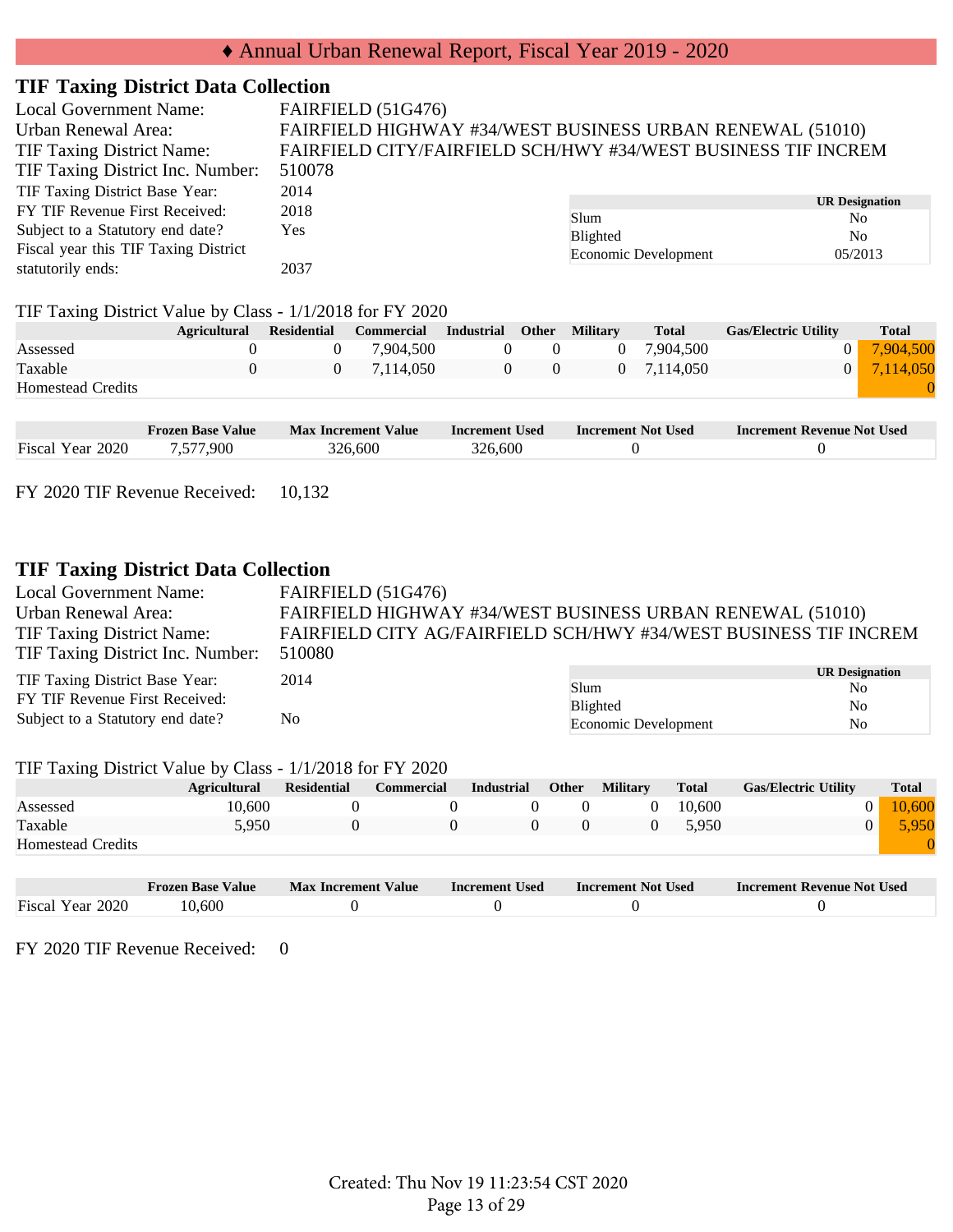### **Urban Renewal Area Data Collection**

| Local Government Name:                 | FAIRFIELD (51G476)                                              |
|----------------------------------------|-----------------------------------------------------------------|
| Urban Renewal Area:<br>UR Area Number: | FAIRFIELD NORTH CAMPUS VILLAGE (PHASE V) URBAN RENEWAL<br>51011 |
|                                        |                                                                 |

UR Area Creation Date: 10/2016

UR Area Purpose:

| Tax Districts within this Urban Renewal Area                           | Base<br>No. | <b>Increment</b><br>No. | Increment<br><b>Value</b><br><b>Used</b> |
|------------------------------------------------------------------------|-------------|-------------------------|------------------------------------------|
| FAIRFIELD CITY/FAIRFIELD SCH/NORTH CAMPUS VILLAGE (PHASE V) TIF INCREM |             | 510085 510086 2.527.812 |                                          |

#### **Urban Renewal Area Value by Class - 1/1/2018 for FY 2020**

|                                       | <b>Agricultural</b> | <b>Residential</b> | Commercial       | Industrial     | Other          | <b>Military</b> | <b>Total</b>              | <b>Gas/Electric Utility</b>              | <b>Total</b> |
|---------------------------------------|---------------------|--------------------|------------------|----------------|----------------|-----------------|---------------------------|------------------------------------------|--------------|
| Assessed                              | 0                   | 4,934,600          | $\theta$         | 0              | $\theta$       | $\overline{0}$  | 4,934,600                 | $\theta$                                 | 4,934,600    |
| Taxable                               | $\theta$            | 2,808,673          | $\theta$         | $\overline{0}$ | $\overline{0}$ | $\overline{0}$  | 2,808,673                 | $\overline{0}$                           | 2,808,673    |
| <b>Homestead Credits</b>              |                     |                    |                  |                |                |                 |                           |                                          | 14           |
| <b>TIF Sp. Rev. Fund Cash Balance</b> |                     |                    |                  |                |                |                 |                           | Amount of 07-01-2019 Cash Balance        |              |
| as of 07-01-2019:                     |                     |                    | 35,365           |                | $\bf{0}$       |                 | <b>Restricted for LMI</b> |                                          |              |
| <b>TIF Revenue:</b>                   |                     |                    | 76,381           |                |                |                 |                           |                                          |              |
| TIF Sp. Revenue Fund Interest:        |                     |                    | 484              |                |                |                 |                           |                                          |              |
| Property Tax Replacement Claims       |                     |                    | $\overline{0}$   |                |                |                 |                           |                                          |              |
| Asset Sales & Loan Repayments:        |                     |                    | $\overline{0}$   |                |                |                 |                           |                                          |              |
| <b>Total Revenue:</b>                 |                     |                    | 76,865           |                |                |                 |                           |                                          |              |
|                                       |                     |                    |                  |                |                |                 |                           |                                          |              |
| Rebate Expenditures:                  |                     |                    | $\boldsymbol{0}$ |                |                |                 |                           |                                          |              |
| Non-Rebate Expenditures:              |                     |                    | $\boldsymbol{0}$ |                |                |                 |                           |                                          |              |
| <b>Returned to County Treasurer:</b>  |                     |                    | $\boldsymbol{0}$ |                |                |                 |                           |                                          |              |
| <b>Total Expenditures:</b>            |                     |                    | $\boldsymbol{0}$ |                |                |                 |                           |                                          |              |
| <b>TIF Sp. Rev. Fund Cash Balance</b> |                     |                    |                  |                |                |                 |                           | <b>Amount of 06-30-2020 Cash Balance</b> |              |
| as of 06-30-2020:                     |                     |                    | 112,230          |                |                |                 | <b>Restricted for LMI</b> |                                          |              |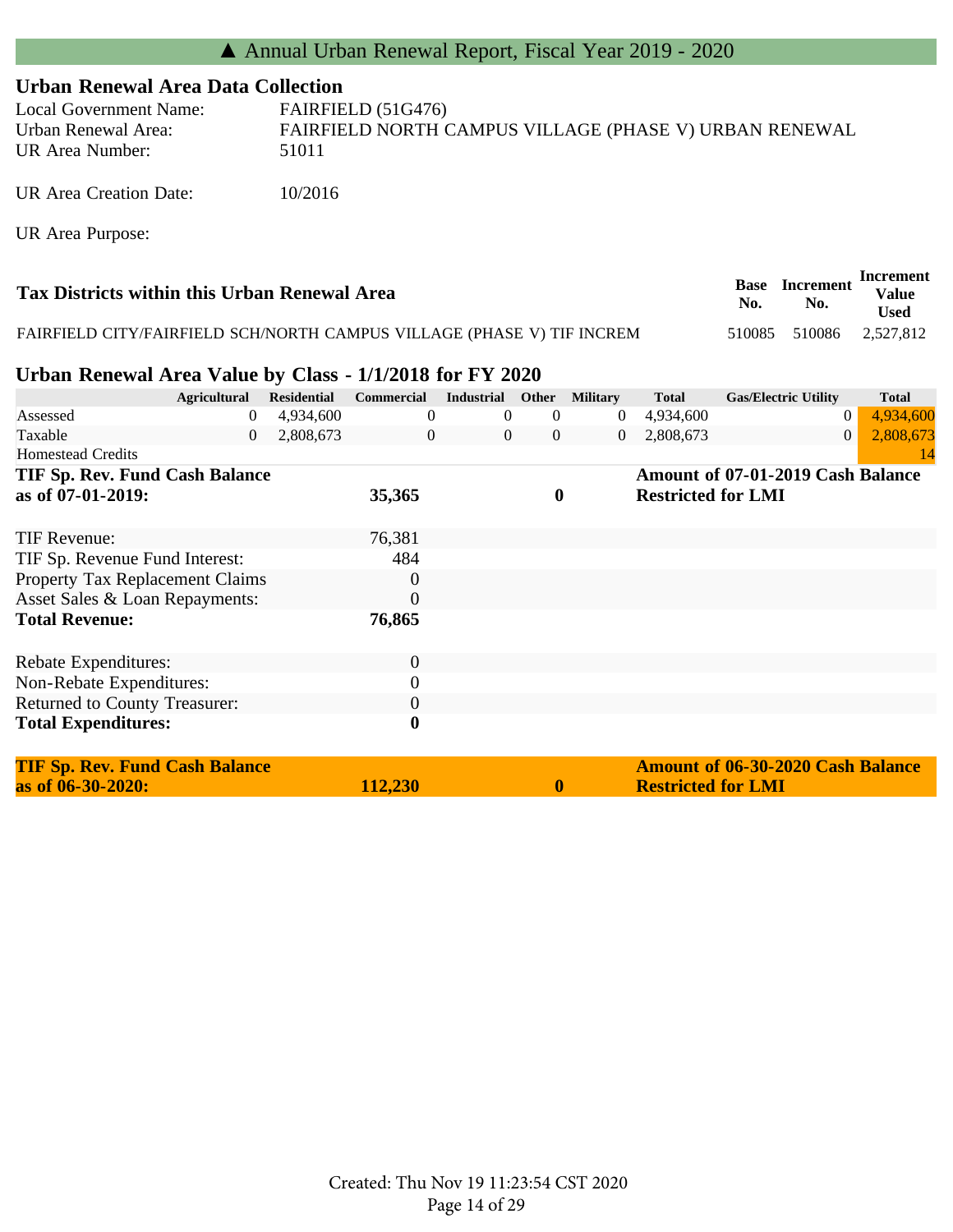## **Projects For FAIRFIELD NORTH CAMPUS VILLAGE (PHASE V) URBAN RENEWAL**

### **North Campus Village Phase 5**

| Description:                | <b>Residential Development</b>                |
|-----------------------------|-----------------------------------------------|
| Classification:             | Residential property (classified residential) |
| <b>Physically Complete:</b> | Yes                                           |
| <b>Payments Complete:</b>   | N <sub>0</sub>                                |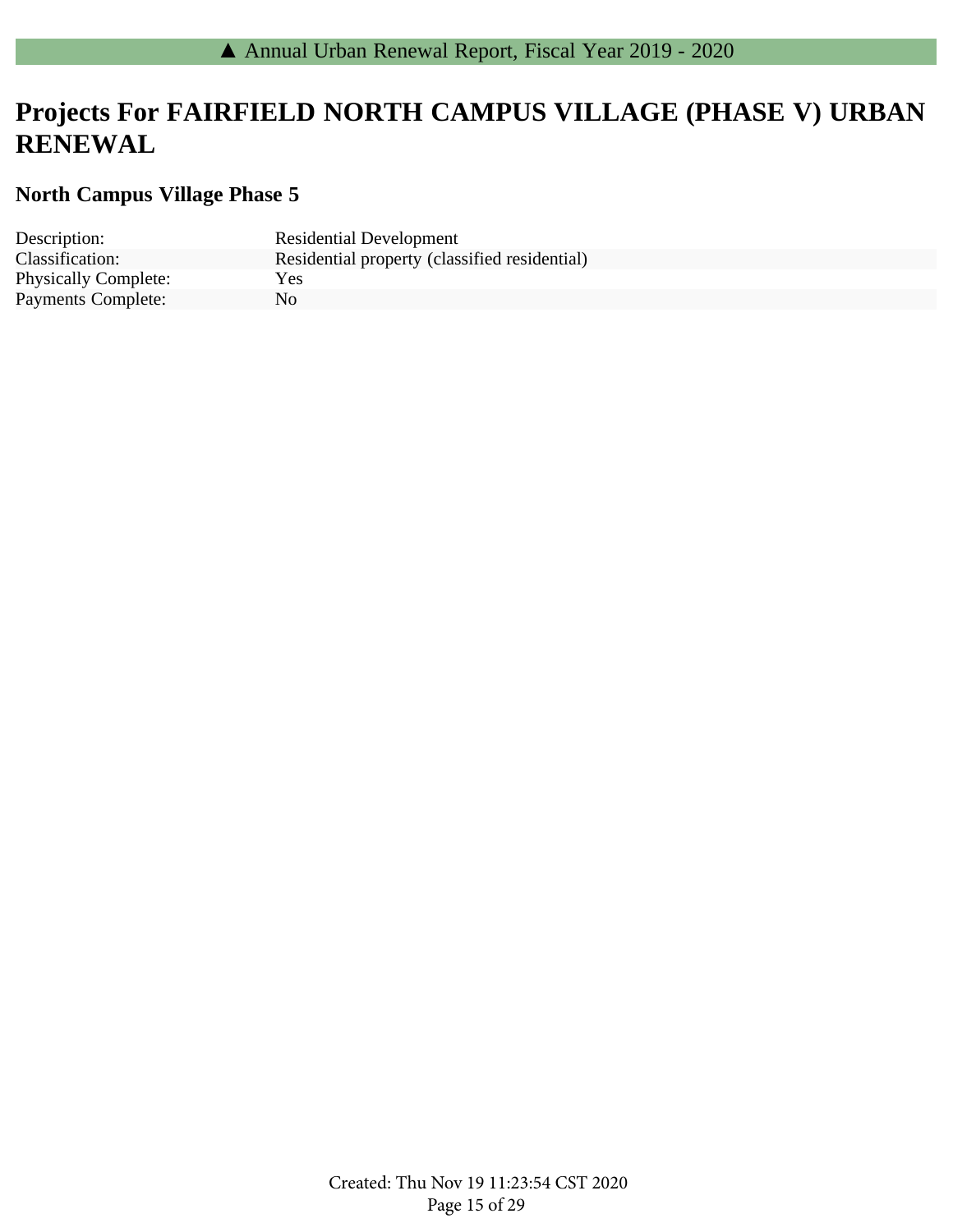# **Debts/Obligations For FAIRFIELD NORTH CAMPUS VILLAGE (PHASE V) URBAN RENEWAL**

### **Vastu Partners Development Agreement**

| Debt/Obligation Type:         | Rebates    |
|-------------------------------|------------|
| Principal:                    | 78,429     |
| Interest:                     |            |
| Total:                        | 78,429     |
| <b>Annual Appropriation?:</b> | <b>Yes</b> |
| Date Incurred:                | 11/14/2016 |
| FY of Last Payment:           | 2030       |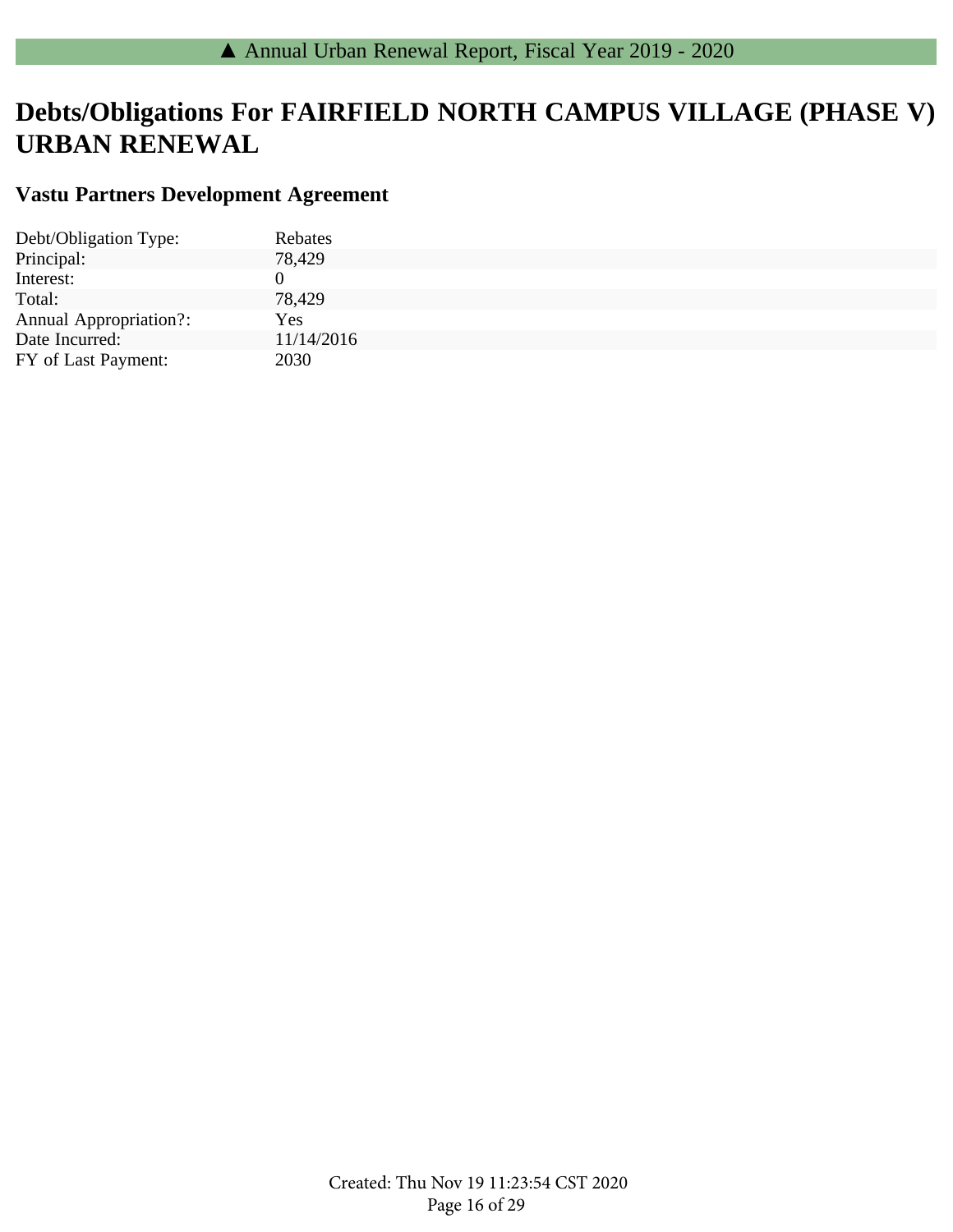## **Rebates For FAIRFIELD NORTH CAMPUS VILLAGE (PHASE V) URBAN RENEWAL**

### **North Campus Village Phase 5**

| <b>TIF Expenditure Amount:</b> | 0                                 |
|--------------------------------|-----------------------------------|
| Rebate Paid To:                | Vastu Partners, LLC               |
| Tied To Debt:                  | <b>Vastu Partners Development</b> |
|                                | Agreement                         |
| Tied To Project:               | North Campus Village Phase 5      |
| Projected Final FY of Rebate:  | 2030                              |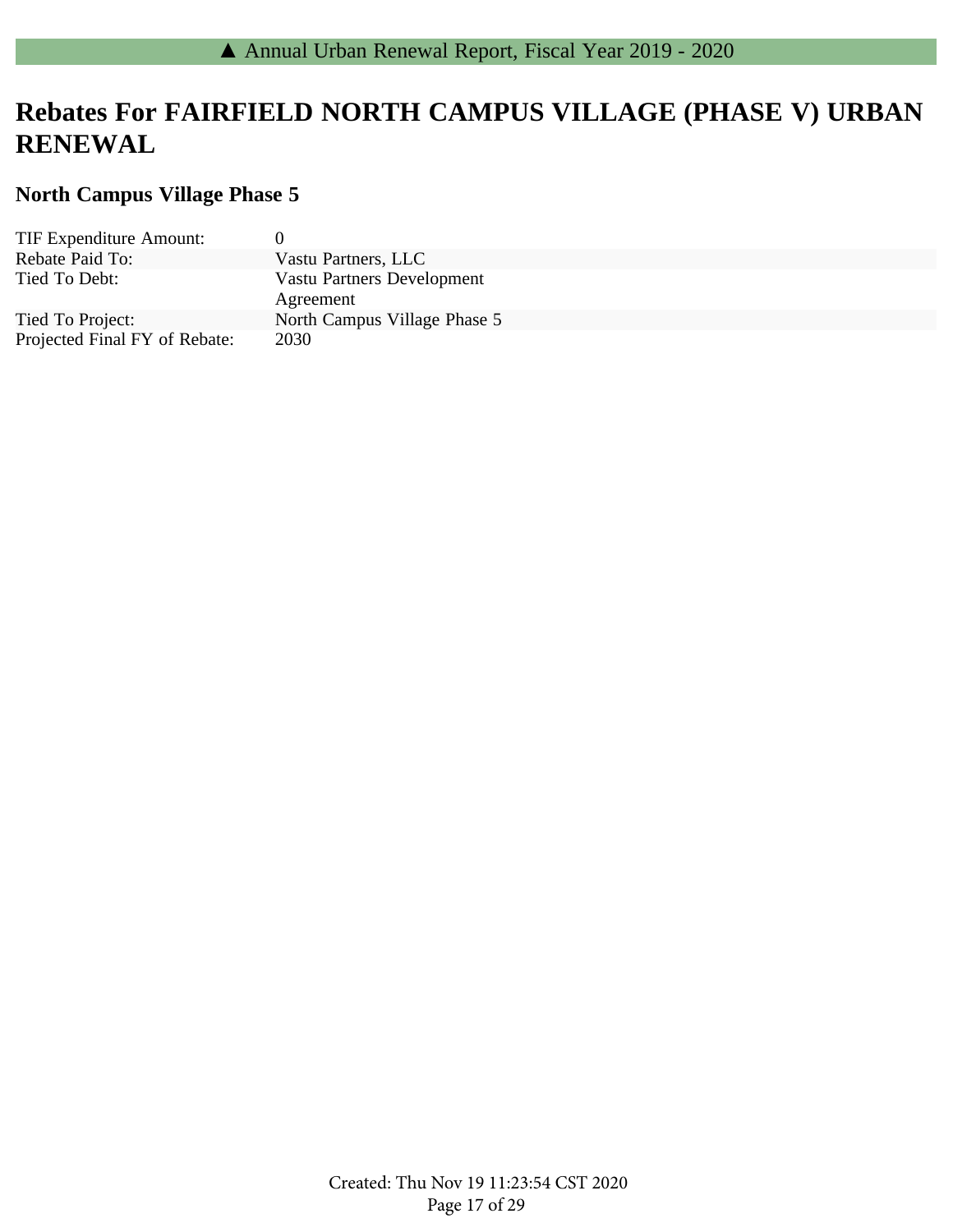### **TIF Taxing District Data Collection**

| Local Government Name:                                    |   |                    | FAIRFIELD (51G476)                                              |                   |              |                 |                                      |                             |                |  |
|-----------------------------------------------------------|---|--------------------|-----------------------------------------------------------------|-------------------|--------------|-----------------|--------------------------------------|-----------------------------|----------------|--|
| Urban Renewal Area:                                       |   |                    | FAIRFIELD NORTH CAMPUS VILLAGE (PHASE V) URBAN RENEWAL (51011)  |                   |              |                 |                                      |                             |                |  |
| <b>TIF Taxing District Name:</b>                          |   |                    | FAIRFIELD CITY/FAIRFIELD SCH/NORTH CAMPUS VILLAGE (PHASE V) TIF |                   |              |                 |                                      |                             |                |  |
| <b>INCREM</b>                                             |   |                    |                                                                 |                   |              |                 |                                      |                             |                |  |
| TIF Taxing District Inc. Number:                          |   | 510086             |                                                                 |                   |              |                 |                                      |                             |                |  |
| TIF Taxing District Base Year:                            |   | 2015               |                                                                 |                   |              |                 |                                      |                             |                |  |
| FY TIF Revenue First Received:                            |   | 2018               |                                                                 |                   |              |                 | <b>UR</b> Designation<br>Slum<br>No. |                             |                |  |
| Subject to a Statutory end date?                          |   | <b>Yes</b>         |                                                                 |                   |              | Blighted        |                                      |                             | N <sub>o</sub> |  |
| Fiscal year this TIF Taxing District                      |   |                    |                                                                 |                   |              |                 | Economic Development                 | 10/2016                     |                |  |
| statutorily ends:                                         |   | 2038               |                                                                 |                   |              |                 |                                      |                             |                |  |
| TIF Taxing District Value by Class - 1/1/2018 for FY 2020 |   |                    |                                                                 |                   |              |                 |                                      |                             |                |  |
| <b>Agricultural</b>                                       |   | <b>Residential</b> | <b>Commercial</b>                                               | <b>Industrial</b> | <b>Other</b> | <b>Military</b> | <b>Total</b>                         | <b>Gas/Electric Utility</b> | <b>Total</b>   |  |
| Assessed                                                  | 0 | 4.934.600          | $\Omega$                                                        | $\Omega$          | $\Omega$     | $\Omega$        | 4.934,600                            | 0                           | 4.934.600      |  |

| ⊣or<br>d1t.<br>ас |  |
|-------------------|--|
|                   |  |

Taxable 0 2,808,673 0 0 0 0 2,808,673 0 2,808,673

|                  | Frozen Base Value | <b>Max Increment Value</b> | <b>Increment Used</b> | <b>Increment Not Used</b> | Increment Revenue Not Used |
|------------------|-------------------|----------------------------|-----------------------|---------------------------|----------------------------|
| Fiscal Year 2020 |                   | 2,808,673                  | 2.527.812             | 280,861                   |                            |

FY 2020 TIF Revenue Received: 76,381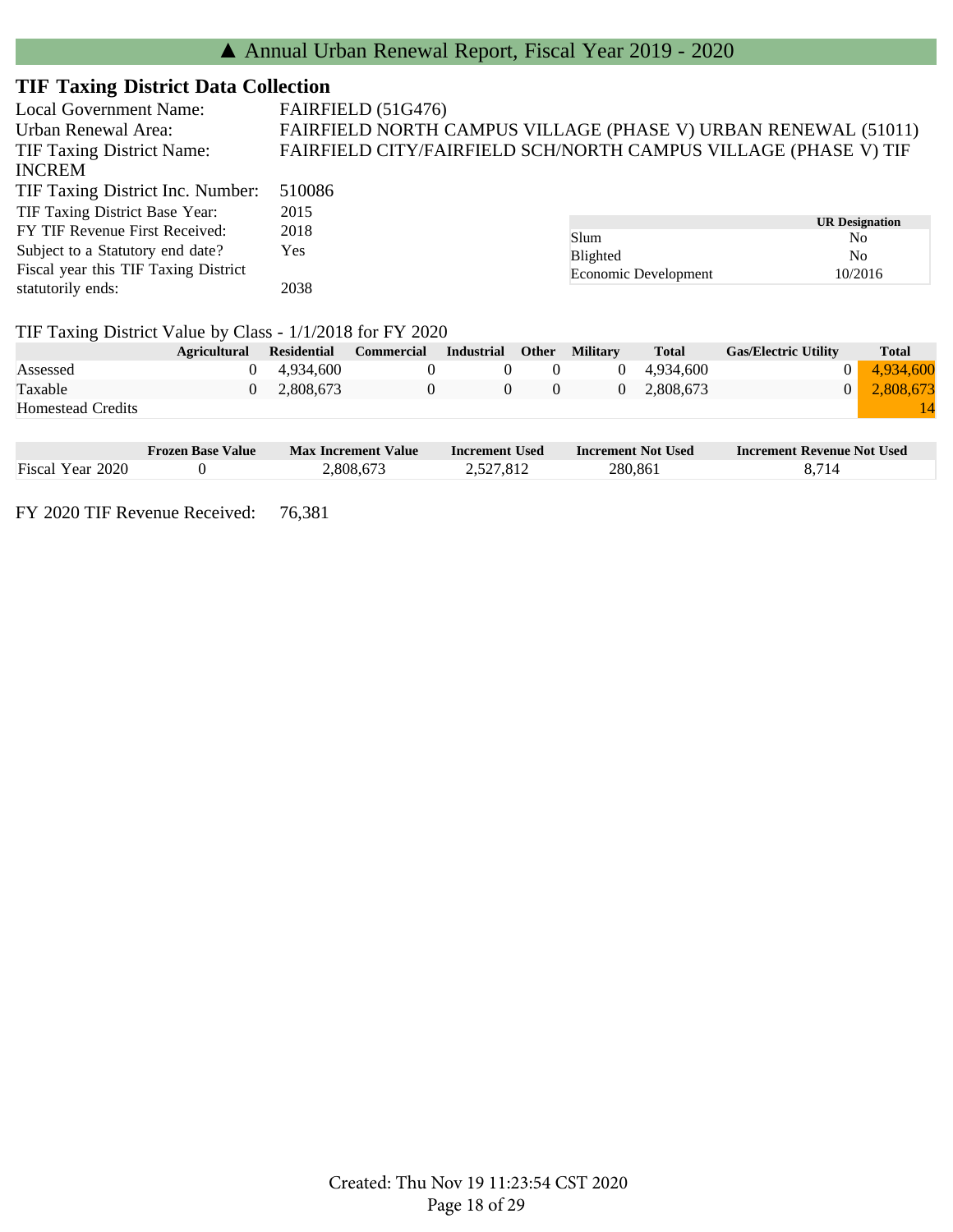#### **Urban Renewal Area Data Collection**

Local Government Name: FAIRFIELD (51G476) Urban Renewal Area: FAIRFIELD WEST INDUSTRIAL PARK URBAN RENEWAL UR Area Number: 51012

UR Area Creation Date:

UR Area Purpose:

| Tax Districts within this Urban Renewal Area                    | Base<br>No. | <b>Increment</b><br>No. | Increment<br><b>Value</b><br><b>Used</b> |
|-----------------------------------------------------------------|-------------|-------------------------|------------------------------------------|
| FAIRFIELD CITY/FAIRFIELD SCH/WEST INDUSTRIAL PARK TIF INCREM    | 510087      | 510088                  | 1.930.200                                |
| FAIRFIELD CITY AG/FAIRFIELD SCH/WEST INDUSTRIAL PARK TIF INCREM | 510089      | 510090                  | $\theta$                                 |

#### **Urban Renewal Area Value by Class - 1/1/2018 for FY 2020**

|                                 | <b>Agricultural</b> | <b>Residential</b> | <b>Commercial</b> | <b>Industrial</b> |                | Other Military | <b>Total</b>              | <b>Gas/Electric Utility</b>       | <b>Total</b> |
|---------------------------------|---------------------|--------------------|-------------------|-------------------|----------------|----------------|---------------------------|-----------------------------------|--------------|
| Assessed                        | 41,300              | $\overline{0}$     | 7,400             | 3,395,300         | $\overline{0}$ | $\theta$       | 3,444,000                 | $\theta$                          | 3,444,000    |
| Taxable                         | 23,182              | $\overline{0}$     | 6,660             | 3,055,770         | $\overline{0}$ | $\overline{0}$ | 3,085,612                 | $\overline{0}$                    | 3,085,612    |
| <b>Homestead Credits</b>        |                     |                    |                   |                   |                |                |                           |                                   |              |
| TIF Sp. Rev. Fund Cash Balance  |                     |                    |                   |                   |                |                |                           | Amount of 07-01-2019 Cash Balance |              |
| as of 07-01-2019:               |                     |                    | 7,792             |                   | $\bf{0}$       |                | <b>Restricted for LMI</b> |                                   |              |
|                                 |                     |                    |                   |                   |                |                |                           |                                   |              |
| TIF Revenue:                    |                     |                    | 60,491            |                   |                |                |                           |                                   |              |
| TIF Sp. Revenue Fund Interest:  |                     |                    | $\boldsymbol{0}$  |                   |                |                |                           |                                   |              |
| Property Tax Replacement Claims |                     |                    | $\theta$          |                   |                |                |                           |                                   |              |
| Asset Sales & Loan Repayments:  |                     |                    | $\theta$          |                   |                |                |                           |                                   |              |
| <b>Total Revenue:</b>           |                     |                    | 60,491            |                   |                |                |                           |                                   |              |
|                                 |                     |                    |                   |                   |                |                |                           |                                   |              |
| Rebate Expenditures:            |                     |                    | $\boldsymbol{0}$  |                   |                |                |                           |                                   |              |
| Non-Rebate Expenditures:        |                     |                    | 17,150            |                   |                |                |                           |                                   |              |
| Returned to County Treasurer:   |                     |                    | $\theta$          |                   |                |                |                           |                                   |              |
| <b>Total Expenditures:</b>      |                     |                    | 17,150            |                   |                |                |                           |                                   |              |
|                                 |                     |                    |                   |                   |                |                |                           |                                   |              |

| <b>TIF Sp. Rev. Fund Cash Balance</b> |        |              | <b>Amount of 06-30-2020 Cash Balance</b> |
|---------------------------------------|--------|--------------|------------------------------------------|
| as of $06 - 30 - 2020$ :              | 51,133 | $\mathbf{0}$ | <b>Restricted for LMI</b>                |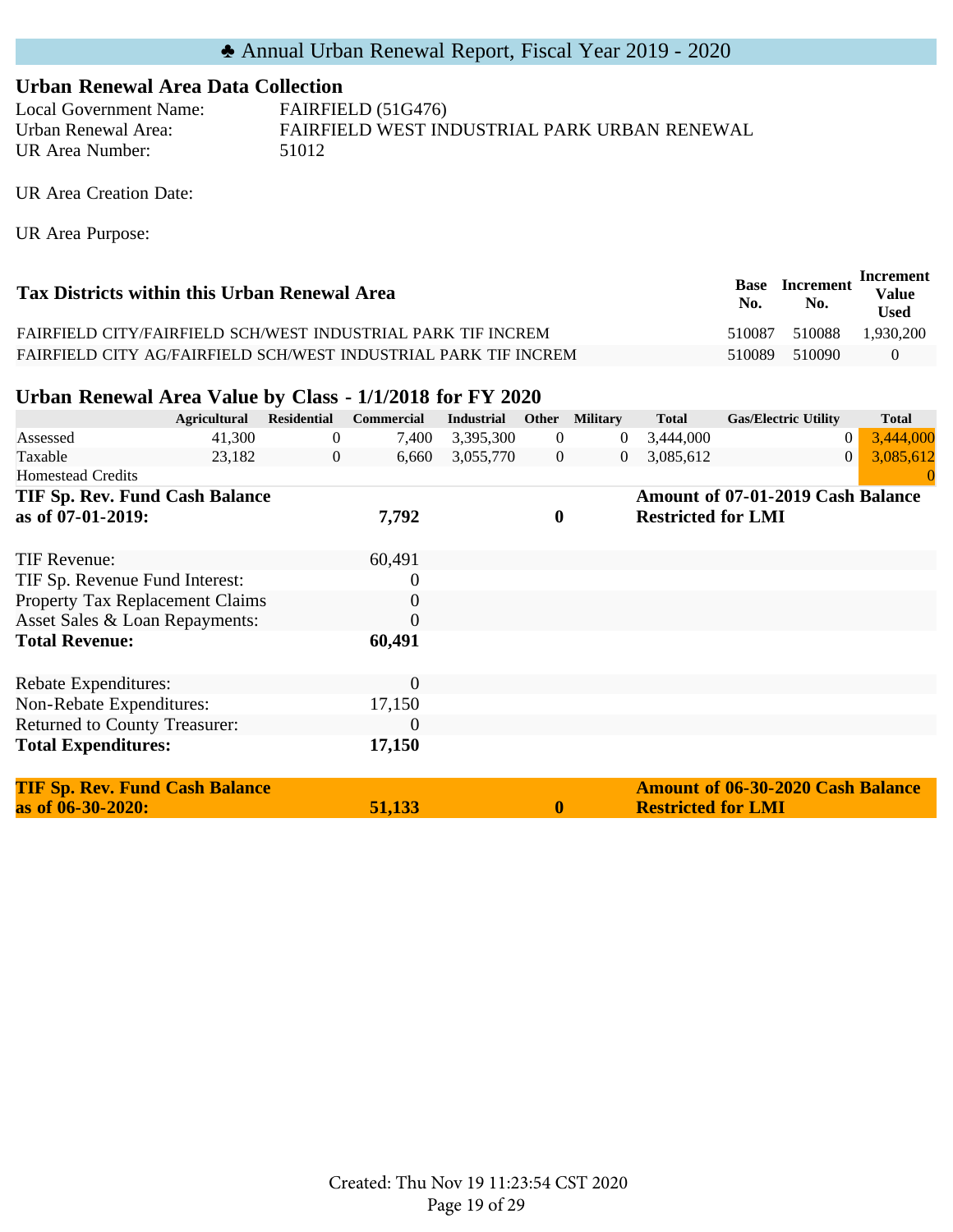# **Projects For FAIRFIELD WEST INDUSTRIAL PARK URBAN RENEWAL**

### **Kulp Development**

Description: Building Expantion Physically Complete: Yes<br>
Payments Complete: No Payments Complete:

Classification: Industrial/manufacturing property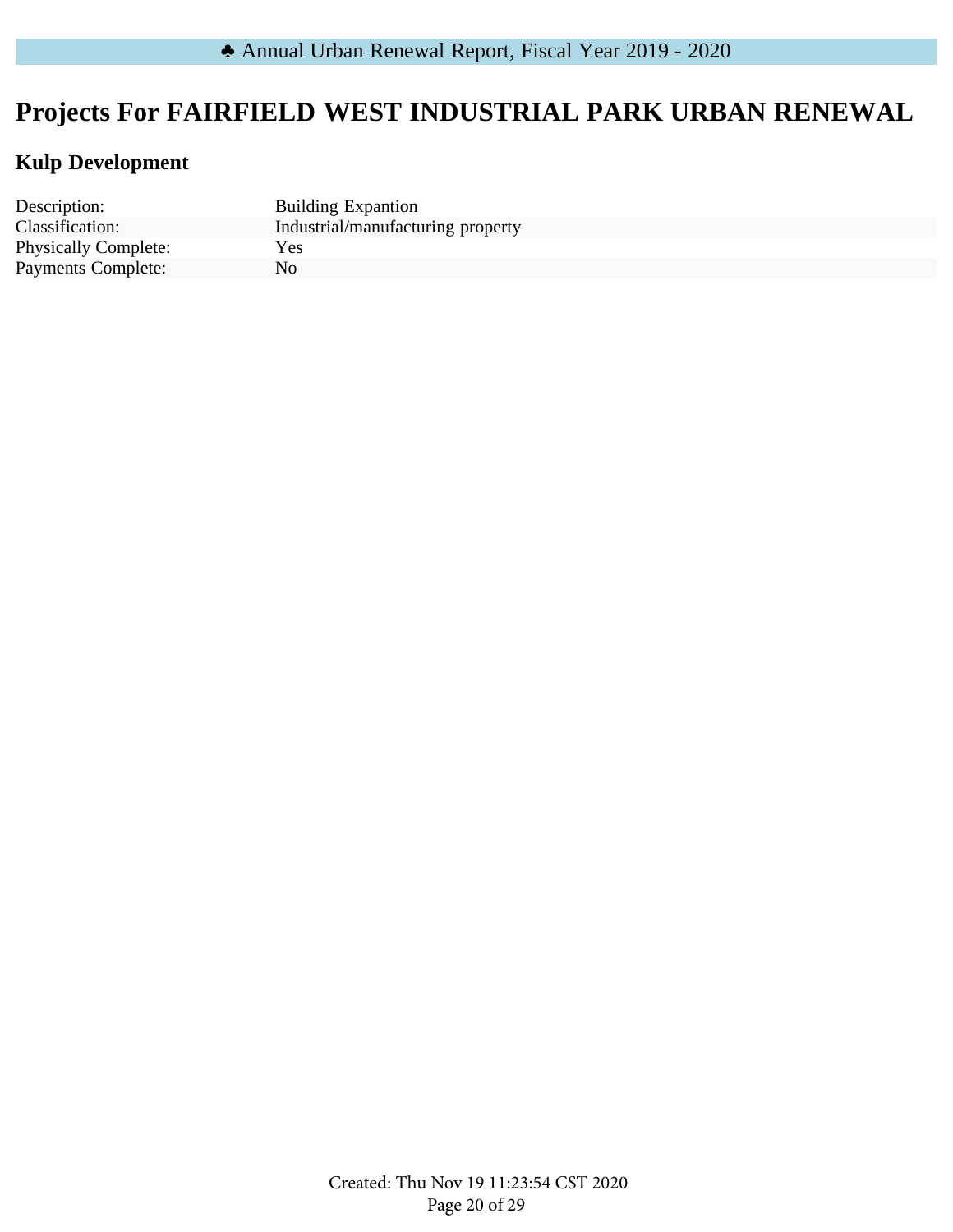## **Debts/Obligations For FAIRFIELD WEST INDUSTRIAL PARK URBAN RENEWAL**

### **2018 GO Partial**

| Debt/Obligation Type:         | Gen. Obligation Bonds/Notes |
|-------------------------------|-----------------------------|
| Principal:                    | 490,000                     |
| Interest:                     | 143,150                     |
| Total:                        | 633,150                     |
| <b>Annual Appropriation?:</b> | No                          |
| Date Incurred:                | 06/01/2018                  |
| FY of Last Payment:           | 2032                        |
|                               |                             |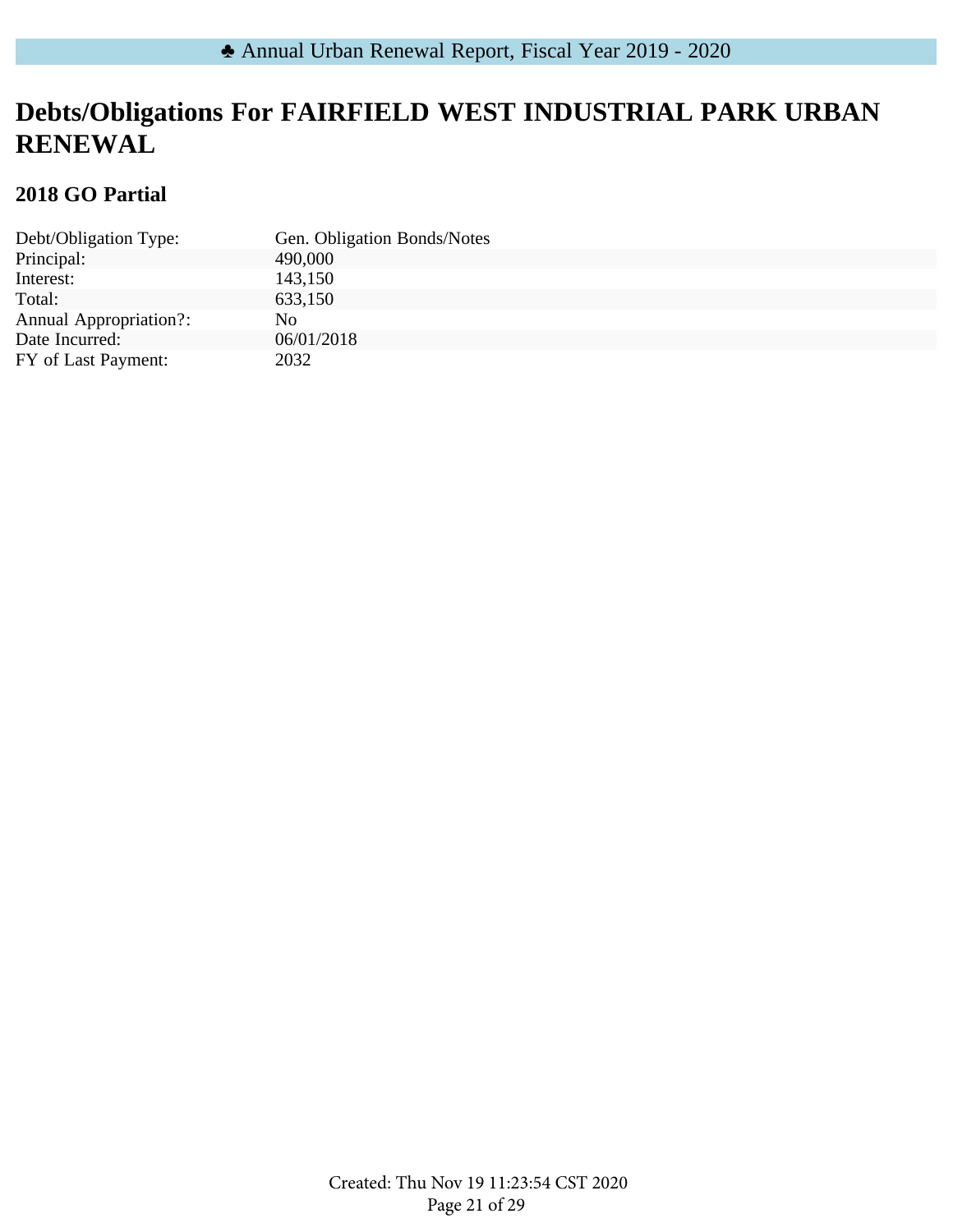# **Non-Rebates For FAIRFIELD WEST INDUSTRIAL PARK URBAN RENEWAL**

Tied To Debt: Tied To Project: TIF Expenditure Amount: 17,150

2018 GO Partial Kulp Development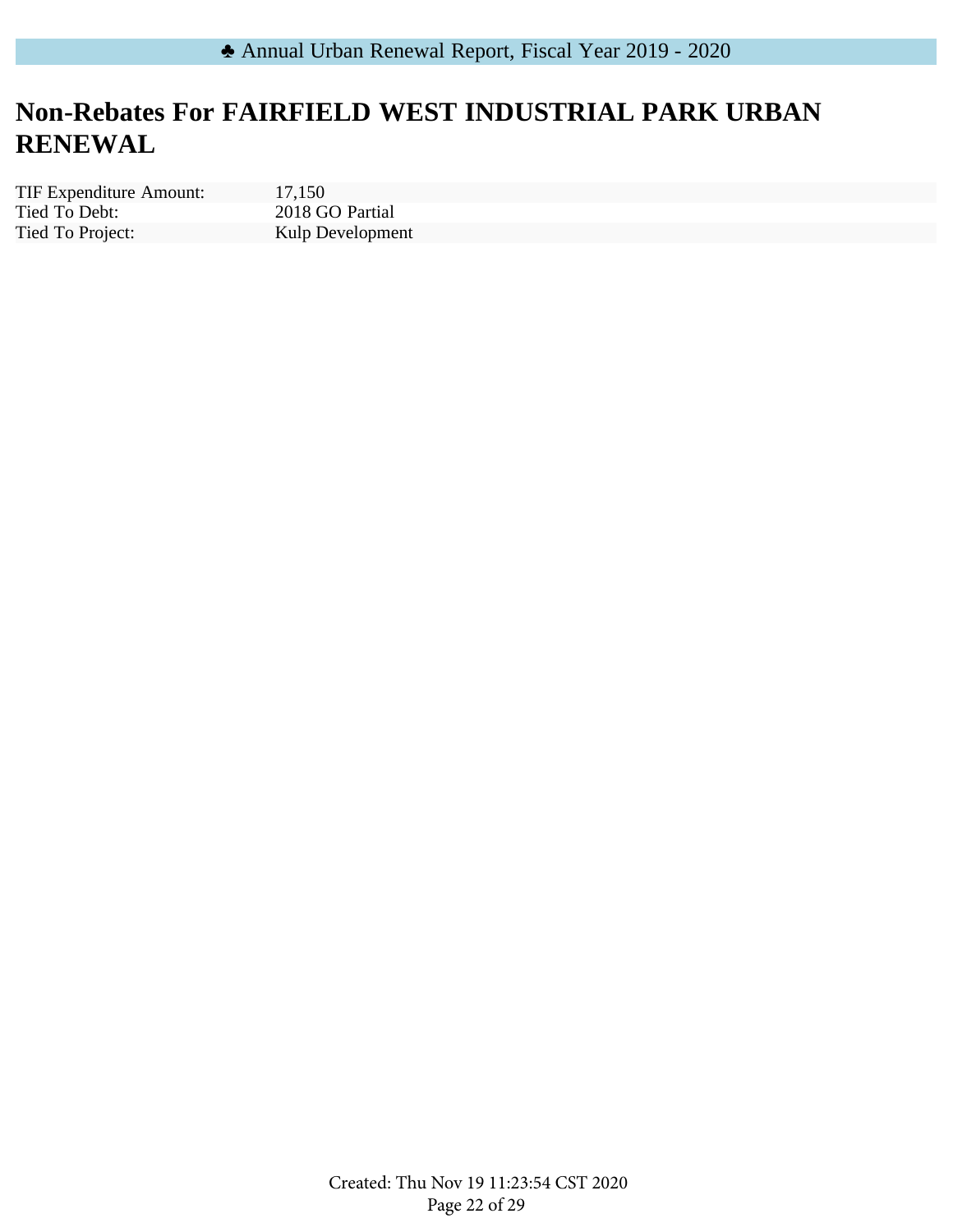#### **TIF Taxing District Data Collection**

| <b>Local Government Name:</b>        | FAIRFIELD (51G476)                                           |                                                      |                              |  |  |  |  |  |
|--------------------------------------|--------------------------------------------------------------|------------------------------------------------------|------------------------------|--|--|--|--|--|
| Urban Renewal Area:                  |                                                              | FAIRFIELD WEST INDUSTRIAL PARK URBAN RENEWAL (51012) |                              |  |  |  |  |  |
| <b>TIF Taxing District Name:</b>     | FAIRFIELD CITY/FAIRFIELD SCH/WEST INDUSTRIAL PARK TIF INCREM |                                                      |                              |  |  |  |  |  |
| TIF Taxing District Inc. Number:     | 510088                                                       |                                                      |                              |  |  |  |  |  |
| TIF Taxing District Base Year:       | 2017                                                         |                                                      |                              |  |  |  |  |  |
| FY TIF Revenue First Received:       | 2020                                                         | Slum                                                 | <b>UR Designation</b><br>No. |  |  |  |  |  |
| Subject to a Statutory end date?     | Yes                                                          | <b>Blighted</b>                                      | N <sub>0</sub>               |  |  |  |  |  |
| Fiscal year this TIF Taxing District |                                                              | Economic Development                                 | 02/2018                      |  |  |  |  |  |
| statutorily ends:                    | 2040                                                         |                                                      |                              |  |  |  |  |  |

#### TIF Taxing District Value by Class - 1/1/2018 for FY 2020

|                          | <b>Agricultural</b> | <b>Residential</b> | Commercial | Industrial      |                | <b>Other Military</b> | <b>Total</b> | <b>Gas/Electric Utility</b> | <b>Total</b>        |
|--------------------------|---------------------|--------------------|------------|-----------------|----------------|-----------------------|--------------|-----------------------------|---------------------|
| Assessed                 |                     |                    |            | 7,400 3,395,300 | 0              |                       | 3.402.700    |                             | $0 \quad 3,402,700$ |
| Taxable                  |                     |                    |            | 6,660 3,055,770 | $\overline{0}$ |                       | 3.062.430    |                             | $0 \quad 3,062,430$ |
| <b>Homestead Credits</b> |                     |                    |            |                 |                |                       |              |                             |                     |
|                          |                     |                    |            |                 |                |                       |              |                             |                     |

|                  | <b>Frozen Base Value</b> | <b>Max Increment Value</b> | <b>Increment Used</b> | Increment Not Used | <b>Increment Revenue Not Used</b> |
|------------------|--------------------------|----------------------------|-----------------------|--------------------|-----------------------------------|
| Fiscal Year 2020 | .472.500                 | .930.200                   | .930.200              |                    |                                   |

FY 2020 TIF Revenue Received: 60,491

### **TIF Taxing District Data Collection**

| <b>Local Government Name:</b>              | FAIRFIELD (51G476)                                              |                      |                       |  |  |  |  |
|--------------------------------------------|-----------------------------------------------------------------|----------------------|-----------------------|--|--|--|--|
| Urban Renewal Area:                        | FAIRFIELD WEST INDUSTRIAL PARK URBAN RENEWAL (51012)            |                      |                       |  |  |  |  |
| <b>TIF Taxing District Name:</b>           | FAIRFIELD CITY AG/FAIRFIELD SCH/WEST INDUSTRIAL PARK TIF INCREM |                      |                       |  |  |  |  |
| TIF Taxing District Inc. Number:<br>510090 |                                                                 |                      |                       |  |  |  |  |
| TIF Taxing District Base Year:             | 2017                                                            |                      | <b>UR Designation</b> |  |  |  |  |
|                                            |                                                                 | Slum                 | No.                   |  |  |  |  |
| FY TIF Revenue First Received:             |                                                                 | Blighted             | N <sub>0</sub>        |  |  |  |  |
| Subject to a Statutory end date?           | N <sub>0</sub>                                                  | Economic Development | N <sub>o</sub>        |  |  |  |  |
|                                            |                                                                 |                      |                       |  |  |  |  |

#### TIF Taxing District Value by Class - 1/1/2018 for FY 2020

| ~                        | <b>Agricultural</b> | <b>Residential</b> | <b>Commercial</b> | <b>Industrial</b> | <b>Other</b> | <b>Military</b> | <b>Total</b>    | <b>Gas/Electric Utility</b> | <b>Total</b> |
|--------------------------|---------------------|--------------------|-------------------|-------------------|--------------|-----------------|-----------------|-----------------------------|--------------|
| Assessed                 | 41.300              |                    |                   |                   |              |                 | $0\quad 41.300$ |                             | 41.300       |
| Taxable                  | 23.182              |                    |                   |                   |              |                 | 0 23.182        |                             | 23.182       |
| <b>Homestead Credits</b> |                     |                    |                   |                   |              |                 |                 |                             |              |

|                  | <b>Frozen Base Value</b> | <b>Max Increment Value</b> | <b>Increment Used</b> | Increment Not Used | <b>Increment Revenue Not Used</b> |
|------------------|--------------------------|----------------------------|-----------------------|--------------------|-----------------------------------|
| Fiscal Year 2020 | 1.300                    |                            |                       |                    |                                   |

FY 2020 TIF Revenue Received: 0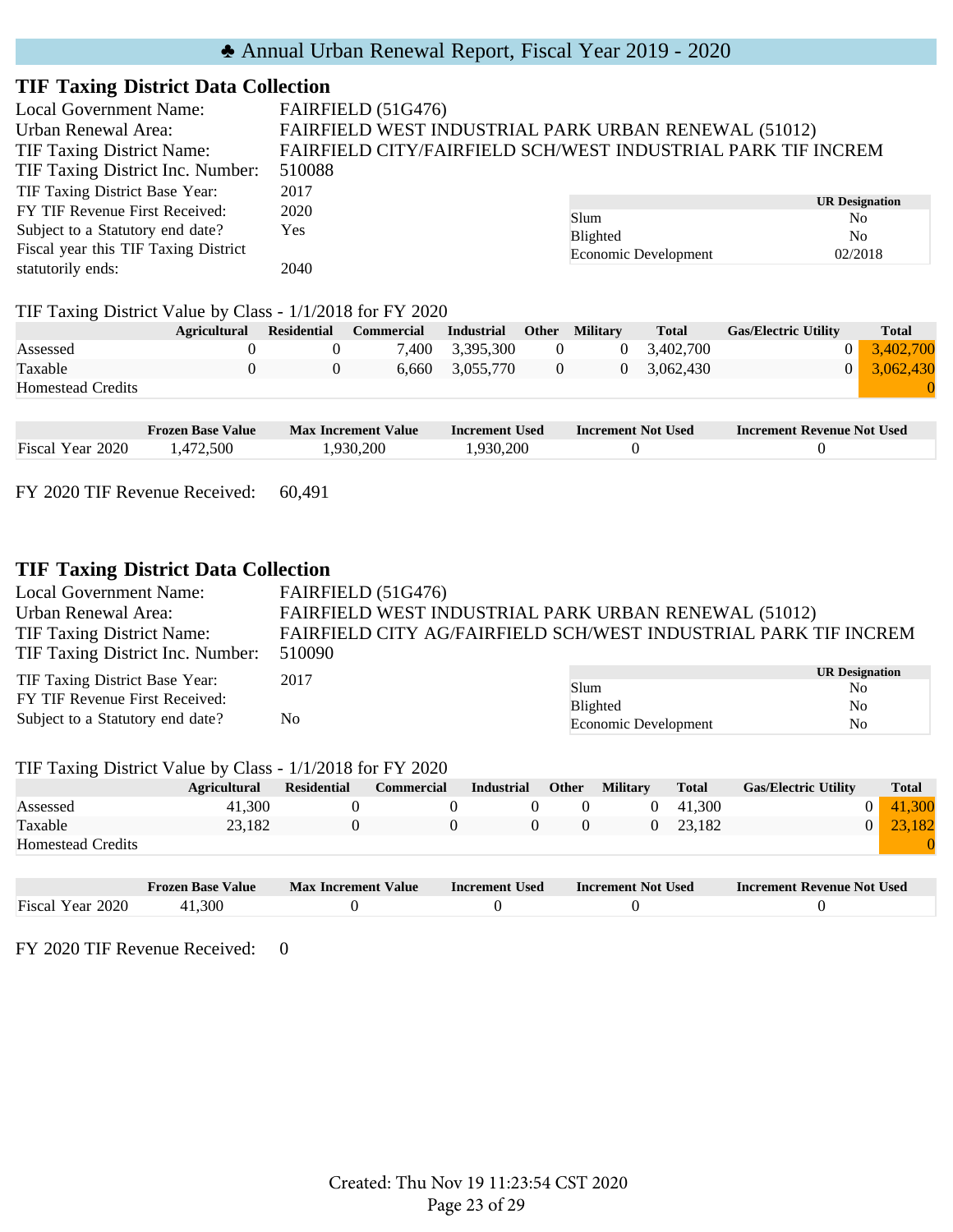#### **Urban Renewal Area Data Collection**

| Local Government Name: | FAIRFIELD (51G476)                     |
|------------------------|----------------------------------------|
| Urban Renewal Area:    | FAIRFIELD LINCOLN AVENUE URBAN RENEWAL |
| UR Area Number:        | 51013                                  |
|                        |                                        |

UR Area Creation Date: 02/2018

UR Area Purpose:

| Tax Districts within this Urban Renewal Area           | <b>Base</b><br>No. | <b>Increment</b><br>No. | Increment<br><b>Value</b><br><b>Used</b> |
|--------------------------------------------------------|--------------------|-------------------------|------------------------------------------|
| FAIRFIELD CITY/FAIRFIELD SCH/LINCOLN AVENUE TIF INCREM | 510091             | 510092                  | 433.001                                  |

#### **Urban Renewal Area Value by Class - 1/1/2018 for FY 2020**

| <b>Agricultural</b>                   |   | <b>Residential</b> | <b>Commercial</b> |                | <b>Industrial</b> | Other            | <b>Military</b> |          | <b>Total</b>              | <b>Gas/Electric Utility</b>              |                | <b>Total</b> |
|---------------------------------------|---|--------------------|-------------------|----------------|-------------------|------------------|-----------------|----------|---------------------------|------------------------------------------|----------------|--------------|
| Assessed                              | 0 | 764,000            |                   |                | $\theta$          | $\overline{0}$   |                 | $-1,852$ | 762,148                   |                                          | $\overline{0}$ | 762,148      |
| Taxable                               | 0 | 434,853            |                   | $\overline{0}$ | $\overline{0}$    | $\theta$         |                 | $-1,852$ | 433,001                   |                                          | $\overline{0}$ | 433,001      |
| <b>Homestead Credits</b>              |   |                    |                   |                |                   |                  |                 |          |                           |                                          |                |              |
| TIF Sp. Rev. Fund Cash Balance        |   |                    |                   |                |                   |                  |                 |          |                           | Amount of 07-01-2019 Cash Balance        |                |              |
| as of 07-01-2019:                     |   |                    | 7,792             |                |                   | $\boldsymbol{0}$ |                 |          | <b>Restricted for LMI</b> |                                          |                |              |
|                                       |   |                    |                   |                |                   |                  |                 |          |                           |                                          |                |              |
| TIF Revenue:                          |   |                    | 13,550            |                |                   |                  |                 |          |                           |                                          |                |              |
| TIF Sp. Revenue Fund Interest:        |   |                    | 56                |                |                   |                  |                 |          |                           |                                          |                |              |
| Property Tax Replacement Claims       |   |                    | $\boldsymbol{0}$  |                |                   |                  |                 |          |                           |                                          |                |              |
| Asset Sales & Loan Repayments:        |   |                    | $\theta$          |                |                   |                  |                 |          |                           |                                          |                |              |
| <b>Total Revenue:</b>                 |   |                    | 13,606            |                |                   |                  |                 |          |                           |                                          |                |              |
|                                       |   |                    |                   |                |                   |                  |                 |          |                           |                                          |                |              |
| Rebate Expenditures:                  |   |                    | $\theta$          |                |                   |                  |                 |          |                           |                                          |                |              |
| Non-Rebate Expenditures:              |   |                    | 9,100             |                |                   |                  |                 |          |                           |                                          |                |              |
| Returned to County Treasurer:         |   |                    | $\theta$          |                |                   |                  |                 |          |                           |                                          |                |              |
| <b>Total Expenditures:</b>            |   |                    | 9,100             |                |                   |                  |                 |          |                           |                                          |                |              |
|                                       |   |                    |                   |                |                   |                  |                 |          |                           |                                          |                |              |
| <b>TIF Sp. Rev. Fund Cash Balance</b> |   |                    |                   |                |                   |                  |                 |          |                           | <b>Amount of 06-30-2020 Cash Balance</b> |                |              |
| as of 06-30-2020:                     |   |                    | 12,298            |                |                   | 5,226            |                 |          | <b>Restricted for LMI</b> |                                          |                |              |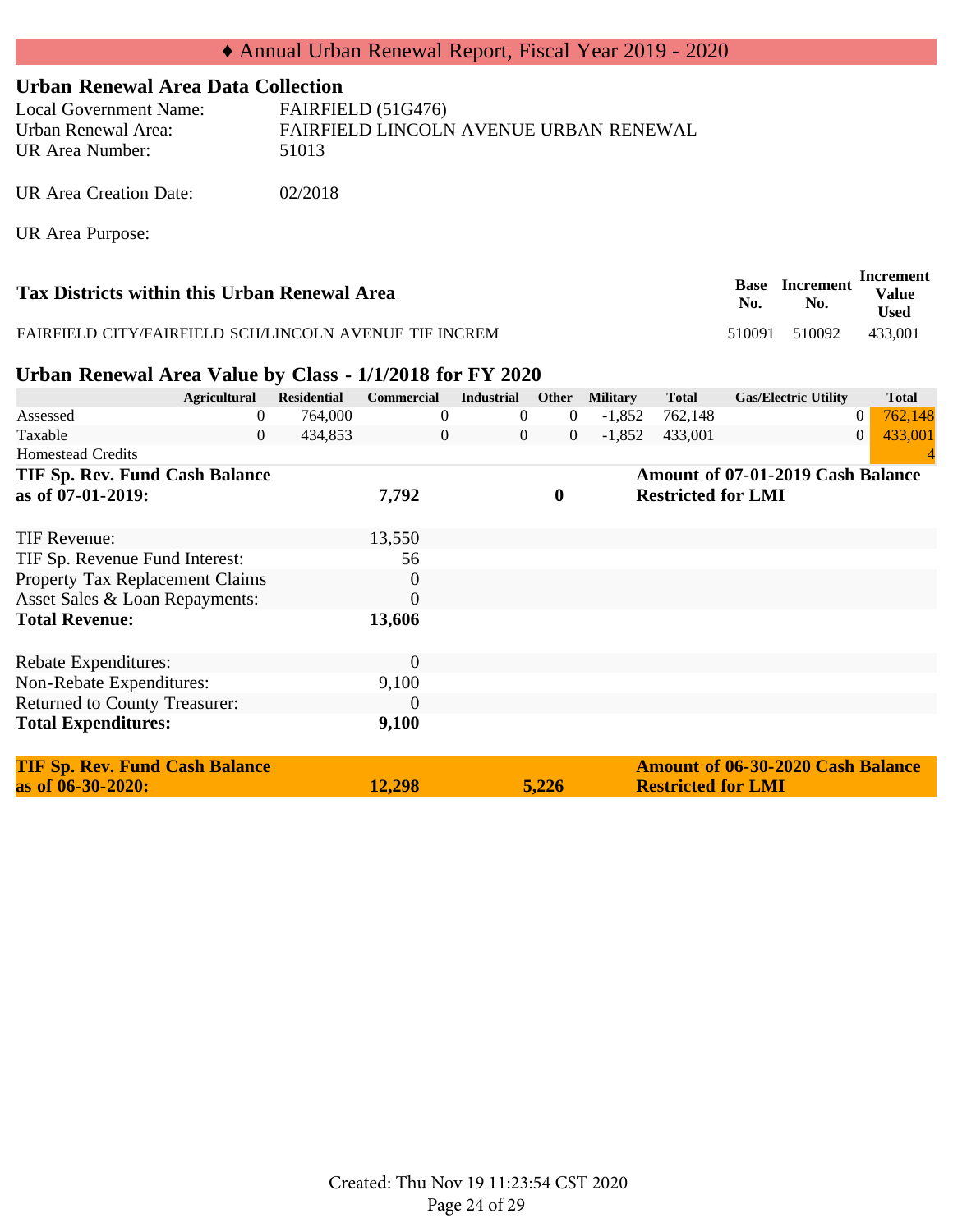# **Projects For FAIRFIELD LINCOLN AVENUE URBAN RENEWAL**

### **Lincoln Ave**

Description: Street Construction Physically Complete: Yes<br>
Payments Complete: No Payments Complete:

Classification: Roads, Bridges & Utilities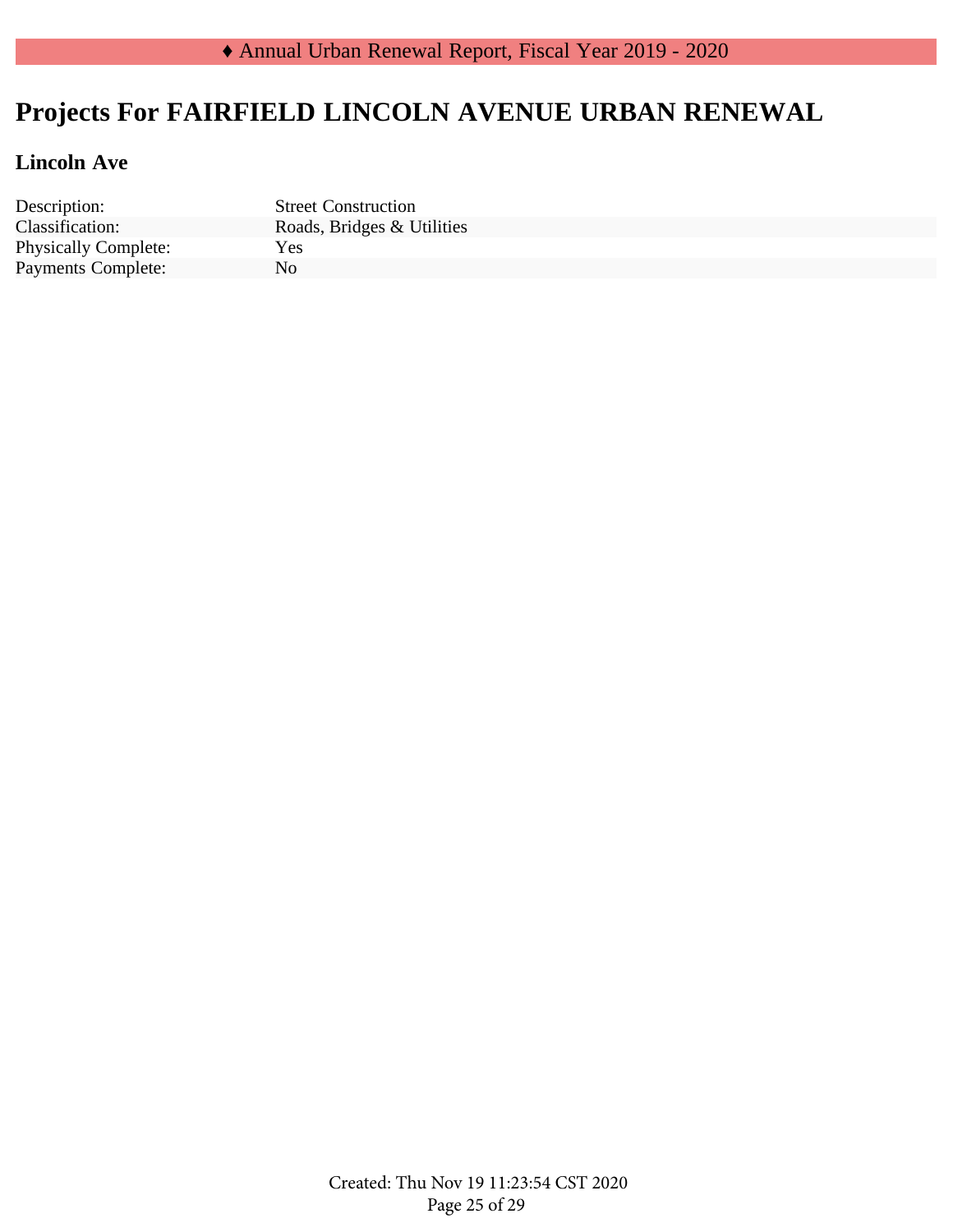## **Debts/Obligations For FAIRFIELD LINCOLN AVENUE URBAN RENEWAL**

### **2018 GO Partial**

|                               | Gen. Obligation Bonds/Notes |
|-------------------------------|-----------------------------|
| Debt/Obligation Type:         |                             |
| Principal:                    | 260,000                     |
| Interest:                     | 75,565                      |
| Total:                        | 335,565                     |
| <b>Annual Appropriation?:</b> | No.                         |
| Date Incurred:                | 06/01/2018                  |
| FY of Last Payment:           | 2033                        |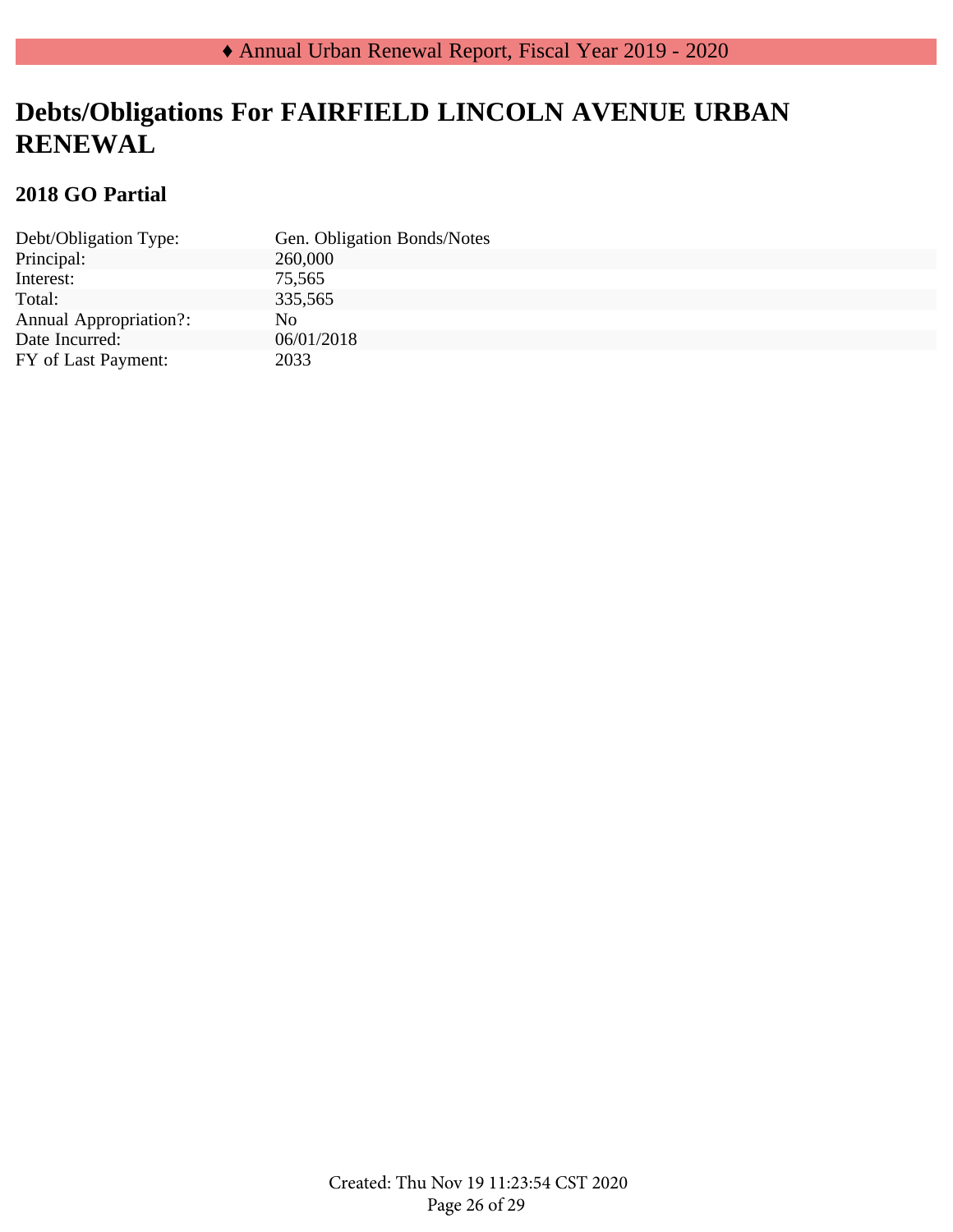## **Non-Rebates For FAIRFIELD LINCOLN AVENUE URBAN RENEWAL**

Tied To Debt: Tied To Project: TIF Expenditure Amount: 9,100

2018 GO Partial Lincoln Ave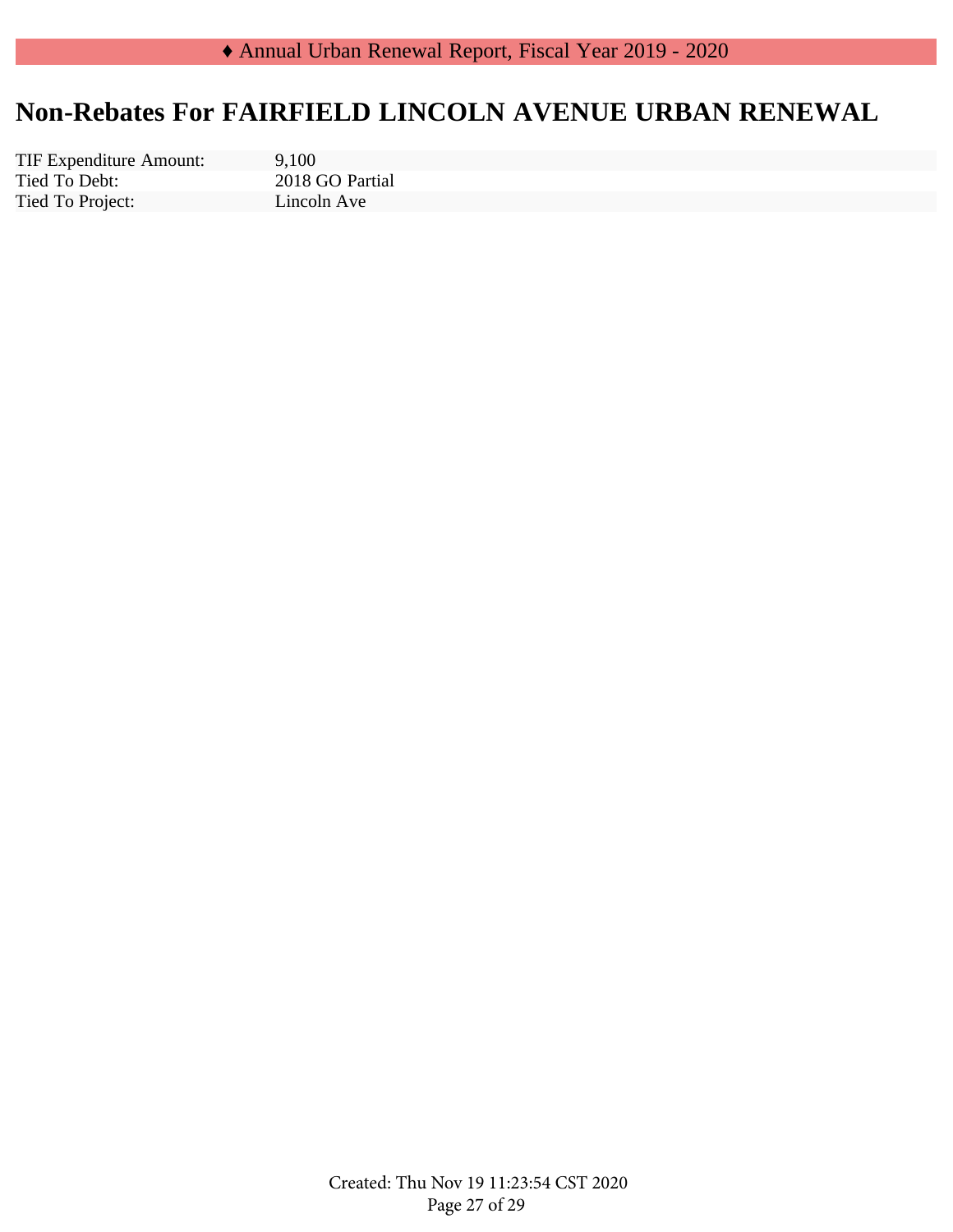# **Income Housing For FAIRFIELD LINCOLN AVENUE URBAN RENEWAL**

| Amount of FY 2020 expenditures that provide or aid in the provision of public improvements related to<br>housing and residential development:                           | $\Omega$ |
|-------------------------------------------------------------------------------------------------------------------------------------------------------------------------|----------|
| Lots for low and moderate income housing:                                                                                                                               | $\Omega$ |
| Construction of low and moderate income housing:                                                                                                                        | $\Omega$ |
| Grants, credits or other direct assistance to low and moderate income families:                                                                                         | $\Omega$ |
| Payments to a low and moderate income housing fund established by the municipality, including<br>matching funds for any state or federal moneys used for such purposes: | $\Omega$ |
| Other low and moderate income housing assistance:                                                                                                                       | $\Omega$ |